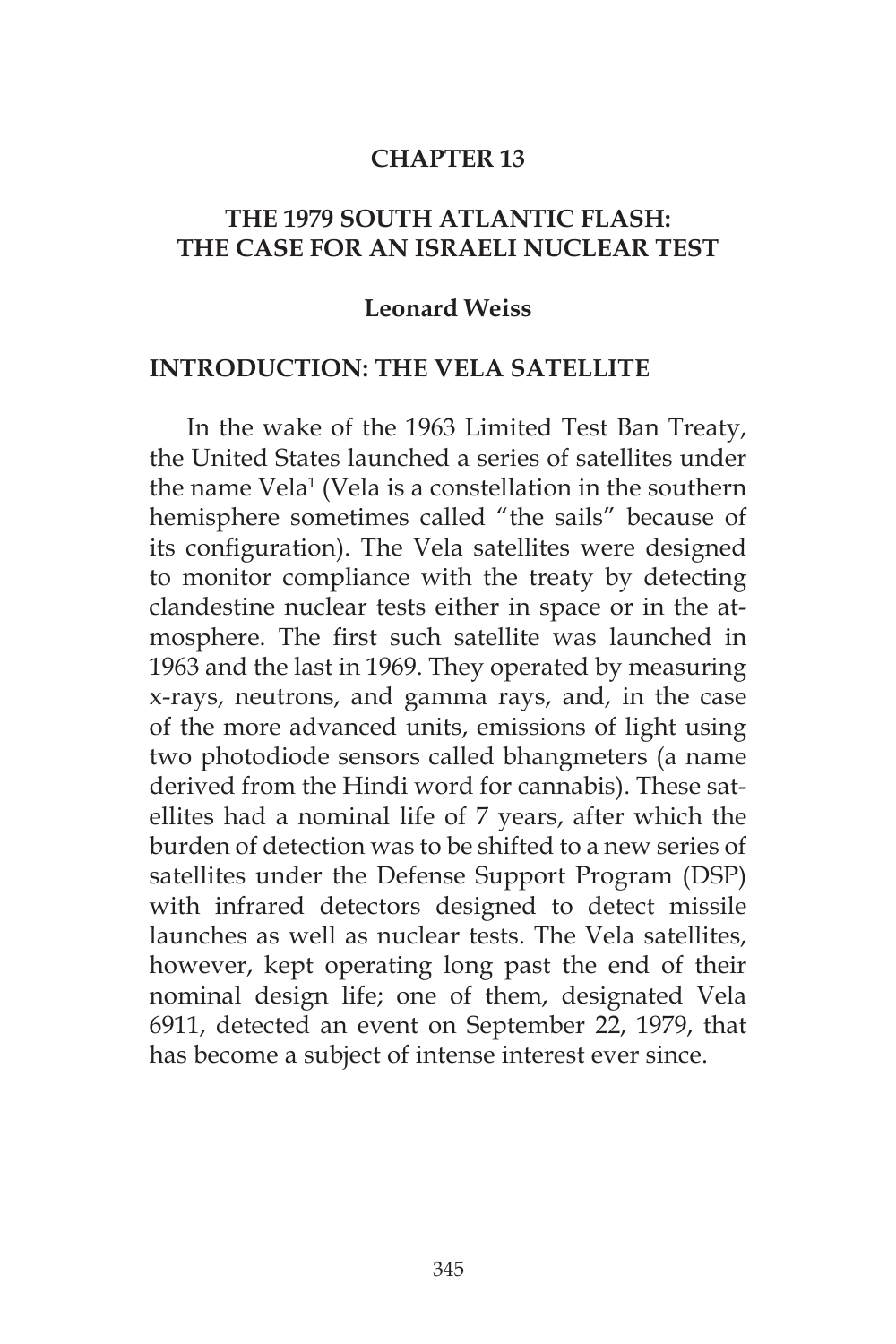#### **THE MYSTERIOUS FLASH**

What Vela 6911 detected was a light pattern that had the characteristic "double hump" shape associated with a nuclear explosion.<sup>2</sup> As a function of time, the observed light pattern of a nuclear test rises to an initial peak of luminosity with a subsequent decline due to the fireball being obscured by the shock wave (a thin layer of highly compressed air). As the shock wave cools, it becomes less opaque and the fireball is then increasingly visible, with luminosity rising to a second peak before declining monotonically (see Figures 13-1 and 13-2).3



**Figure 13-1. Light Pattern for a 19-kiloton Nuclear Test.**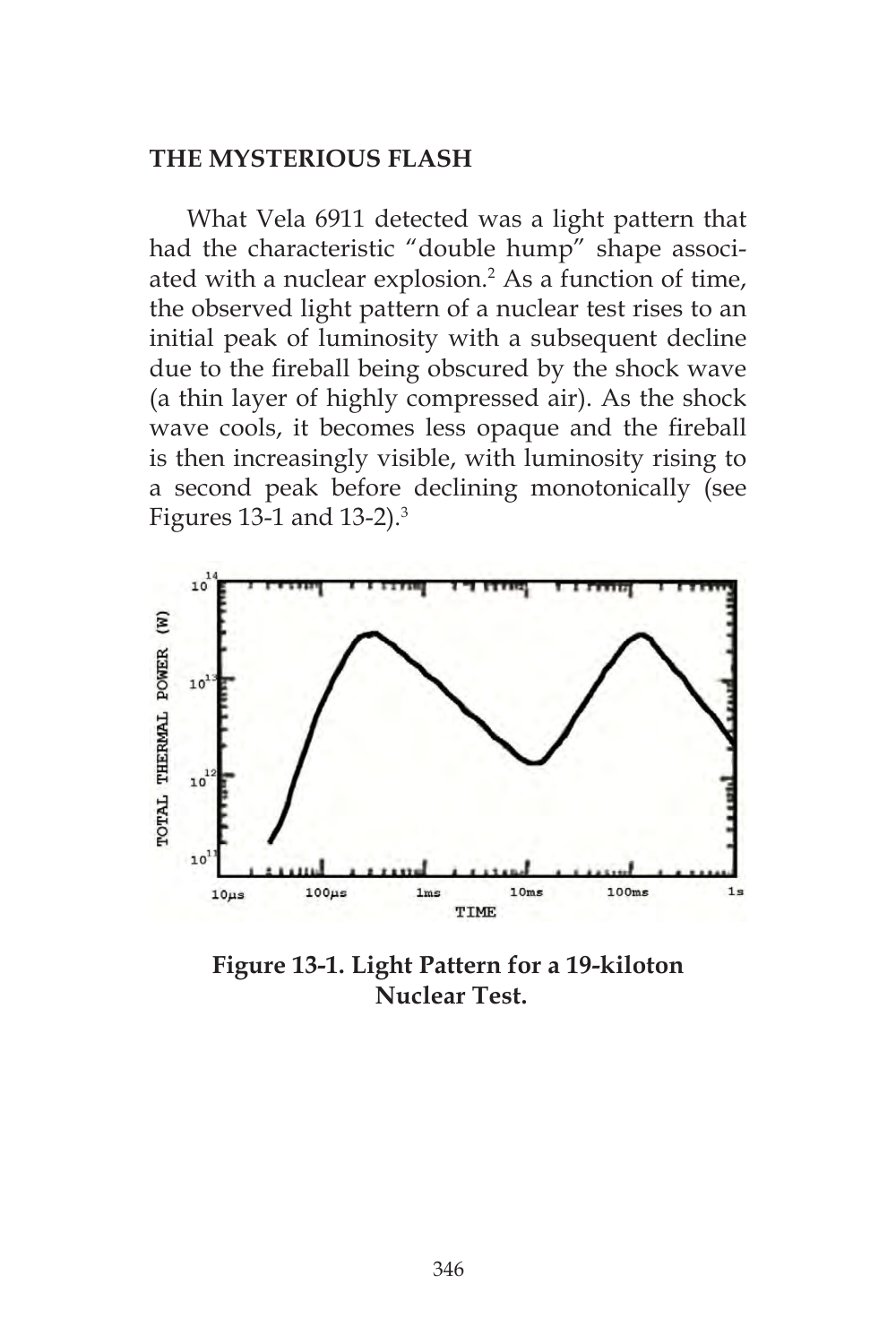

# **Figure 13-2. Light Pattern Detected by Two Bhangmeters of a Vela Satellite for a Known Nuclear Test (Signals Above a Fixed Threshold Are Shown).**

Ordinarily, both bhangmeters on the satellite would have recorded exactly the same signal with an amplitude or phase difference, depending on the spatial orientation of the satellite with respect to the point of origin of the blast. However, one of the bhangmeters, possibly because of a malfunction, did not repro-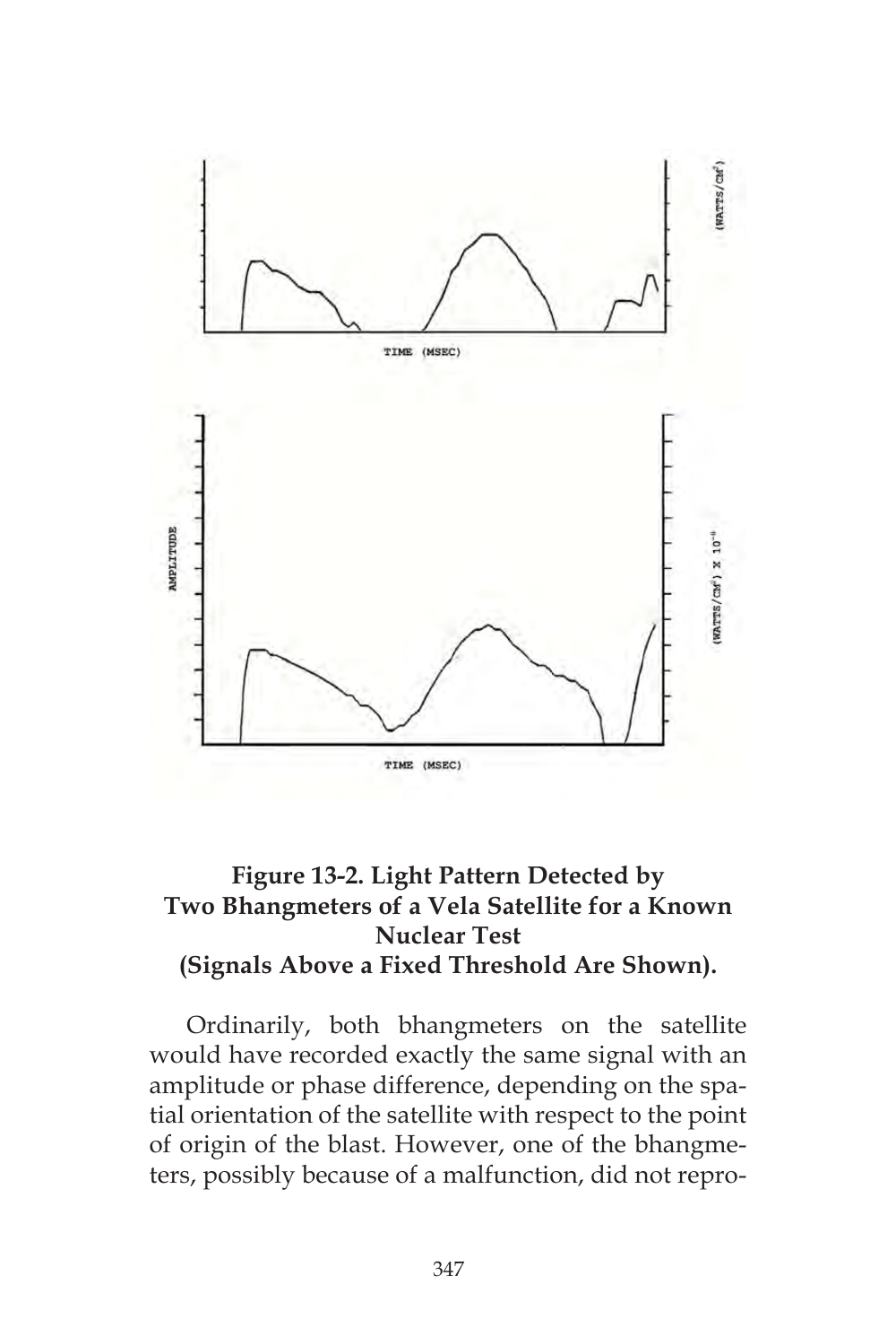duce precisely the record of the other.<sup>4</sup> This has been a key element in the argument of the increasingly small community of interested parties who believe that no test took place.

In any case, the U.S. Government acted quickly and began searching for data from sources other than the Vela that could corroborate the event as a nuclear test. This included data from the bhangmeters on the DSP satellites and from the Ionospheric Observatory at Arecibo, Puerto Rico, which might detect an ionospheric wave resulting from an atmospheric test. Aircraft were dispatched to try to obtain evidence of radioactive debris in the atmosphere in the vicinity of what was calculated to be the site of the event. In addition, the Naval Research Laboratory (NRL), which had played an important part in establishing a nuclear test detection system early in the Cold War era, prepared to analyze any data that would be collected by naval ships dispatched to try to collect radiological evidence in the ocean; NRL's task included collecting and analyzing hydro-acoustic and ocean wave data that might also provide evidence of a nuclear test.<sup>5</sup>

The results of these efforts were mixed; the DSP satellites recorded no flash<sup>6</sup> and no radioactive debris was found, but a researcher at Arecibo recorded an ionospheric wave traveling in an anomalous direction that could have been the result of a nuclear test.<sup>7</sup> The NRL analysis of its hydro-acoustic and wave data took time to prepare and, in the end, convinced its scientific director that a nuclear test had taken place.<sup>8</sup> However, the data and analysis are still classified.<sup>9</sup> The lack of an immediate and definitive corroboration that a nuclear event had taken place led to rampant speculation about the event. The initial assessment of the National Security Council (NSC) in October 1979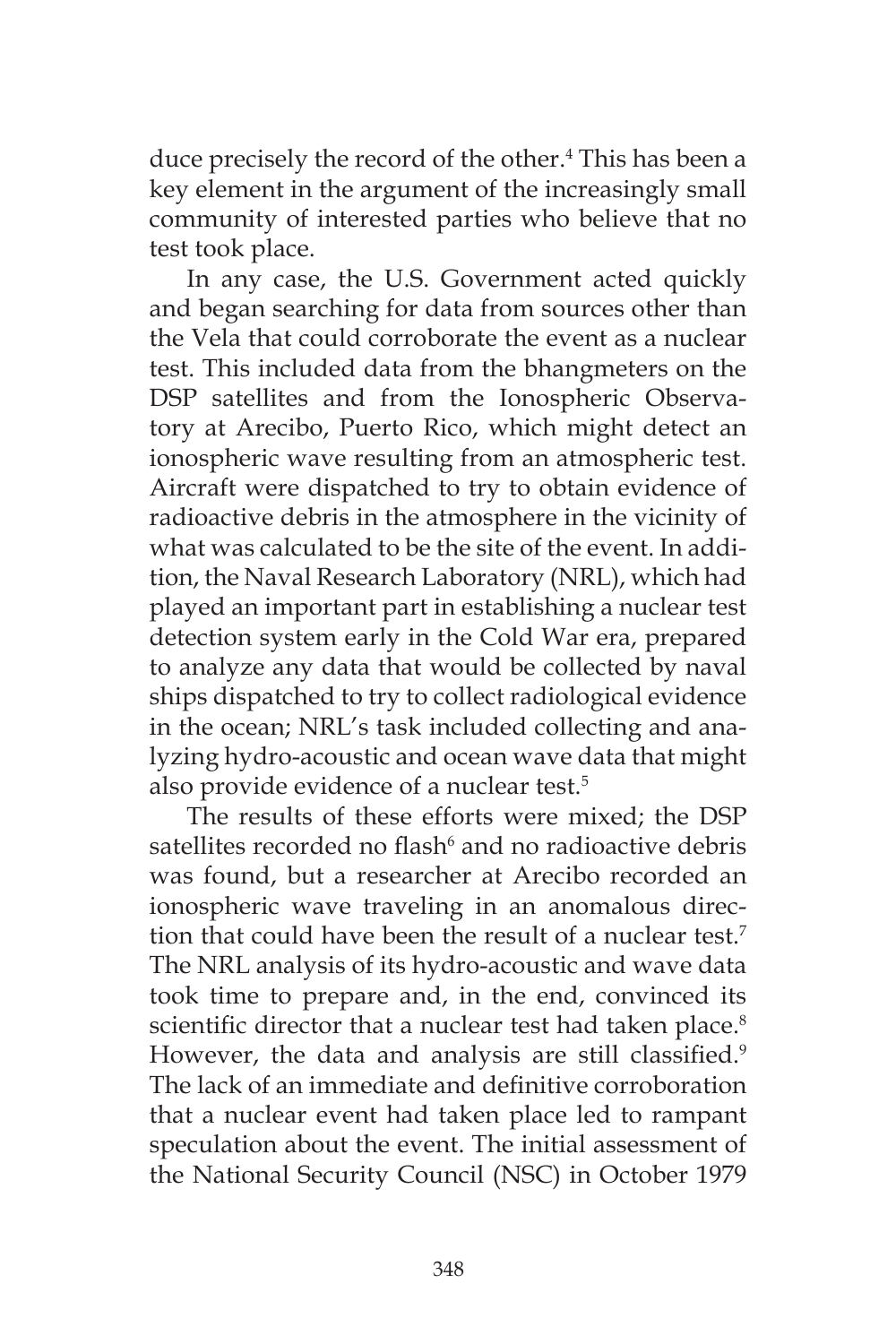was that the intelligence community had "high confidence" that the event was a nuclear test.<sup>10</sup> A later NSC report altered this conclusion to one of "a position of agnosticism."11

## **A PROBLEM FOR THE CARTER ADMINISTRATION: WHO DID IT?**

In the meantime, the Jimmy Carter administration had to think about the political ramifications of a test, if indeed one had taken place. One problem was that a clandestine test not definitively labeled as such meant that the system for detection could be claimed to be insufficiently reliable, calling into question the ability to detect any Soviet cheating on the Limited Test Ban Treaty, and therefore undermining the value of the second Strategic Arms Limitation Talks (SALT) II Treaty that had been signed in June 1979 and was awaiting a Senate vote on ratification. Carter had made nonproliferation and disarmament a key element of his presidency and was expected to run for reelection in 1980, touting his successes in that arena. A Soviet clandestine test was unlikely, but if the "mysterious flash" was not a Soviet test, who else would have and could have done it?

Initial speculation centered on South Africa<sup>12</sup> because of the calculated geographic location of the event and the knowledge that South Africa was developing nuclear weapons. In addition, a *Washington Post* story revealed that U.S. intelligence had tracked a secret South African alert to some of its naval forces a few days prior to the Vela event and an associated movement of some of its ships in the calculated vicinity at the ostensible time of the event.13 A January 1980 intelligence report sent to the Arms Control and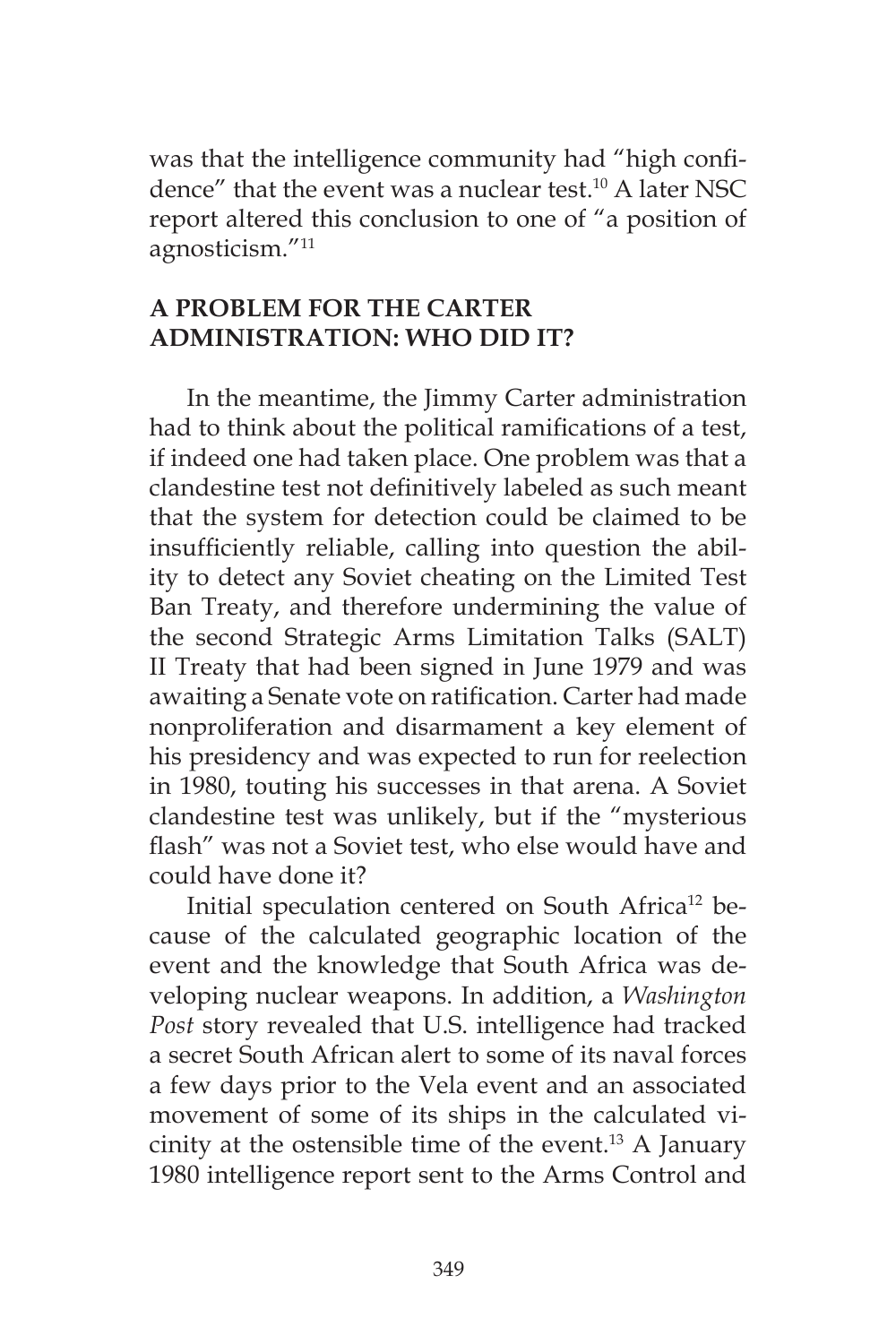Disarmament Agency said South Africa was the most likely perpetrator. But the South African program was actually insufficiently advanced at that point to conduct a small clandestine test, a conclusion that was verified later by the International Atomic Energy Agency (IAEA), among others.<sup>14</sup>

Attention then turned to Israel, which presented the Carter administration with additional political concerns. The Camp David Accords between Israel and Egypt had been brokered earlier that year by President Carter and were going to be an important element of Carter's reelection campaign. Assistant Secretary of State Hodding Carter described the State Department attitude as one of "sheer panic" upon receipt of the news of the Vela incident and that Israel might be involved.15 The State Department had taken a hard line toward Pakistan in 1977 and 1979, cutting off economic and military assistance as a result of Pakistan's nuclear enrichment and reprocessing imports, which had violated the Symington and Glenn amendments to the Foreign Assistance Act, even though Pakistan was still years away from the ability to test a nuclear device. Under the circumstances, the U.S. Government would be hard pressed to ignore an evident Israeli test, especially since Israel had signed the Limited Test Ban Treaty. To do so would have negative repercussions in the Arab world and possibly blunt progress toward peace in the Middle East, but to take any punitive action against Israel would upset the Jewish diaspora in the United States, an important constituency for Carter and the Democratic Party.

### **THE RUINA PANEL**

To relieve the political pressure created by the Vela event, the Carter administration seized upon the dis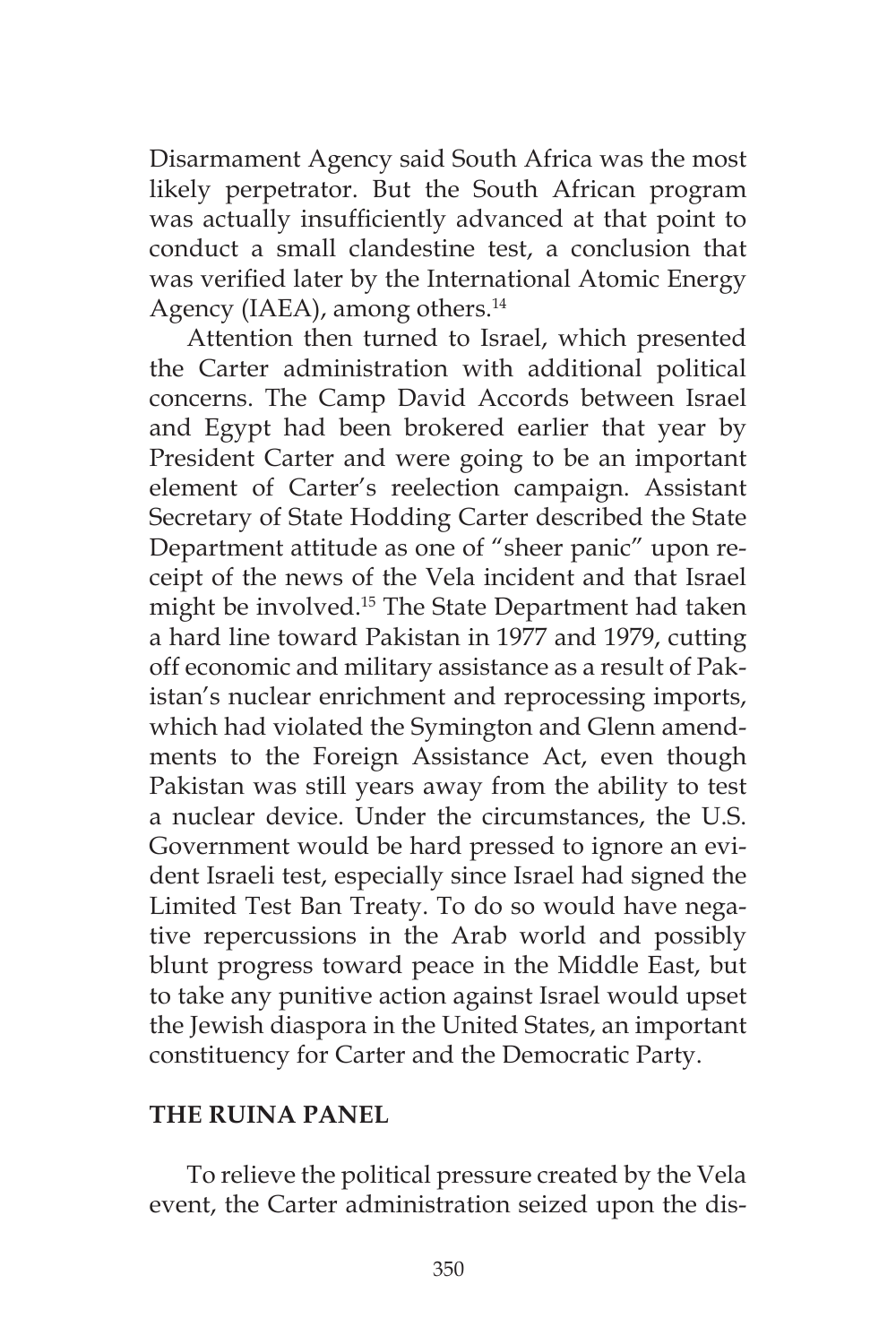crepancy between the Vela bhangmeters and speculation that the meters could have recorded a combination of natural phenomena (e.g., lightning plus a meteor strike) that might mimic a nuclear test to parry the growing opinion in intelligence circles that the Vela event was a nuclear test.

The White House asked Frank Press, the President's science advisor and Director of the Office of Science and Technology Policy, to convene a panel of scientific experts to review the available data and determine whether the "double flash" was the result of a nuclear test, a natural phenomenological event, or a satellite malfunction. An MIT electrical engineering professor and long-time consultant to the government on defense matters named Jack Ruina was made chairman of the panel, which included scientific luminaries Luis Alvarez, Richard Garwin, Wolfgang Panofsky, Richard Muller, Alan Peterson, William Donn, Riccardo Giacconi, and F. William Sarles.

The panel was specifically tasked to ignore all political questions concerning the event such as who might be in a position to conduct such a test if it was nuclear.16 CBS News reported that the administration withheld intelligence data from the Ruina panel, showing that Israel and South Africa were cooperating on the development of missiles that could carry nuclear warheads.17 This guaranteed that Israel would not be mentioned in the report if the conclusion was that a nuclear test had occurred. Thus, while the Carter administration did not create false intelligence data to reach a desired conclusion, it hoped to create an alternative explanation of the data at hand that could enable it to ignore or counter the conclusion of most of the government's intelligence analysts.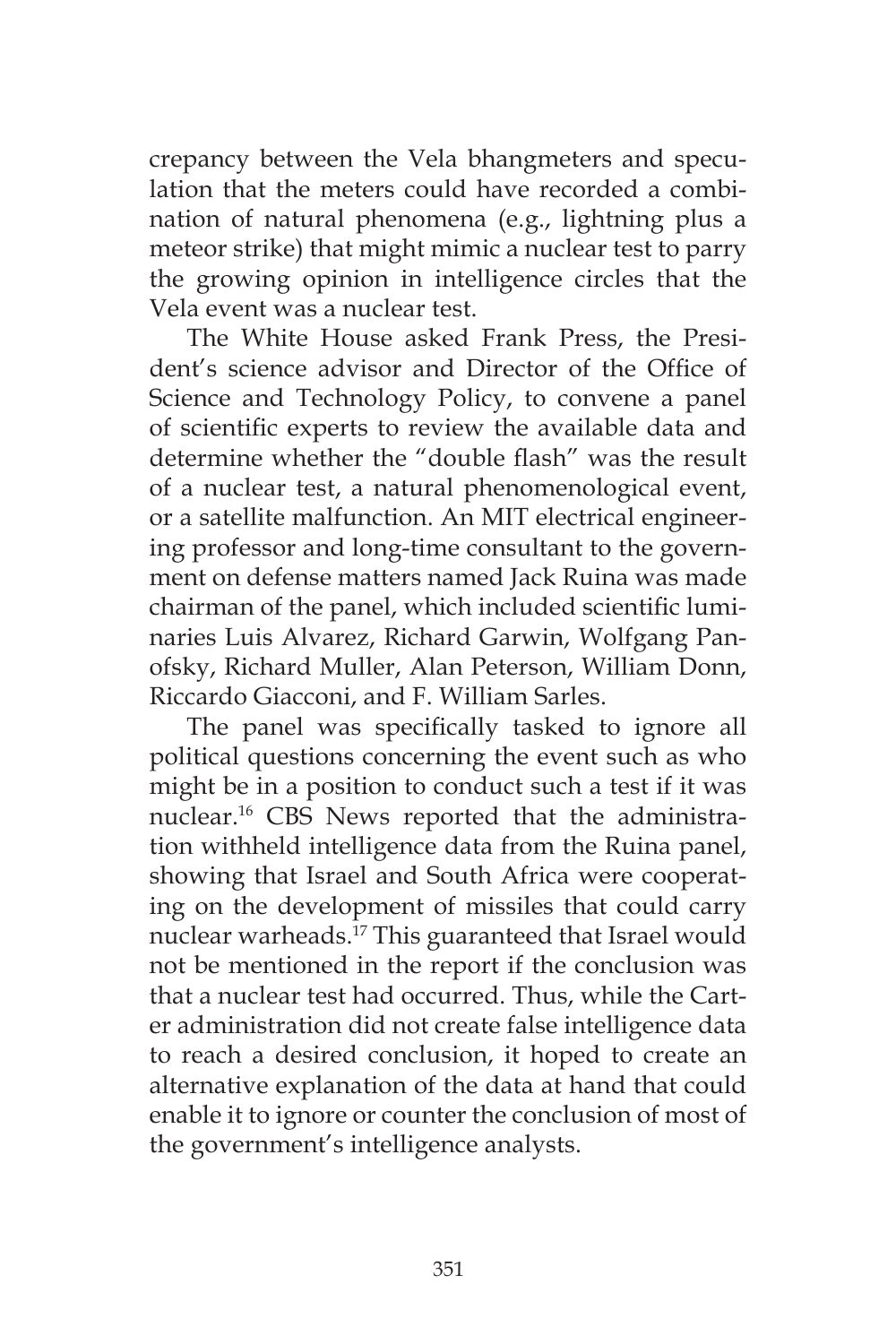One possibility was the effect of sunlight glinting off the debris of a micrometeoroid that had struck the Vela satellite. Studies had been performed by Mission Research Corporation (MRC) and Sandia National Laboratory suggesting several meteoroid shape and trajectory models that could explain the waveform observed by the Vela bhangmeters. In addition, there was considerable data from an experiment on the spacecraft *Pioneer 10* that might shed light on what kind of optical signals might be detected from meteoroid collisions. In December 1979, Stanford Research International (SRI) was tasked with assessing the probability that the Vela signal was caused by a sunlight-meteoroid interaction, and examined both the *Pioneer 10* data and whether the circumstances postulated in the MRC and Sandia models would actually come about, taking account of the number of sensor observations over the life of the bhangmeters. The SRI report concluded that the *Pioneer 10* data contained insufficient information to make a definitive judgment about the Vela signal's origin but that the aforementioned models would require more than one meteorite strike with a particular set of characteristics to result in the Vela signal of September 22, 1979, and that the probability of this happening was of the order of one in 100 billion.18 Their calculation was reviewed and affirmed in the context of other data in a 1980 Defense Intelligence Agency (DIA) study. $19$ 

#### **THE RUINA PANEL'S REPORT**

The Ruina panel's report was classified and officially presented on May 23, 1980. An unclassified version was released on September 23, 1980.<sup>20</sup> The report focused on the differences in the measurements obtained by the two bhangmeters and concluded that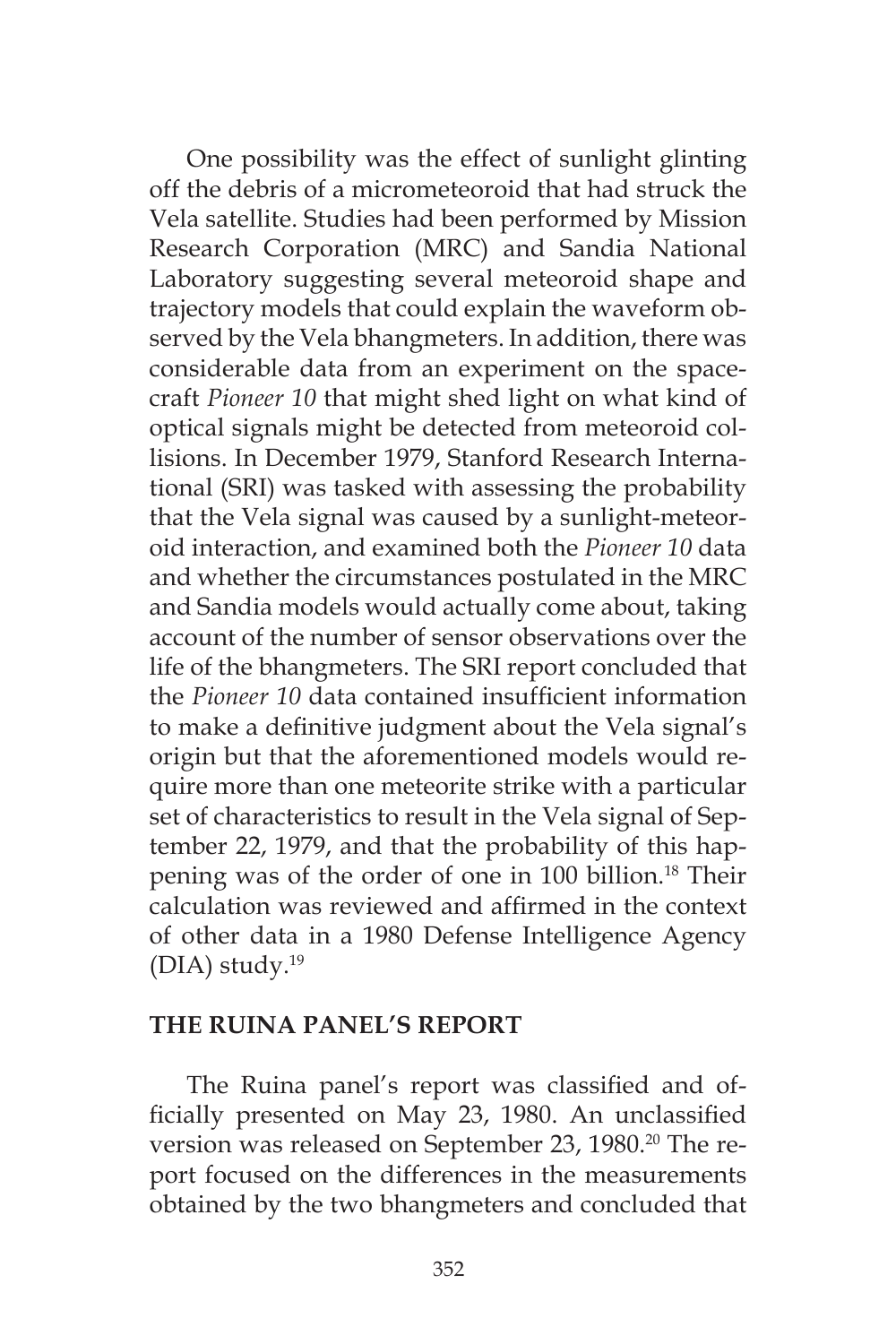the signal was probably not that of a nuclear explosion, though it could have been. The panel offered an alternative explanation of the signal, suggesting the possibility that it could have come from sunlight glinting off the debris of a micrometeoroid that had struck the Vela satellite. As already indicated, the probability of a micrometeoroid causing the bhangmeter signals of September 22, 1979, was estimated as one in 100 billion. A personal explanation of the Ruina panel's conclusion was provided by Luis Alvarez in his 1987 memoir, $21$  in which he states that he asked DIA to provide a selection of the Vela records that indicated events that were nuclear explosions or were unclear as to their origin but had some signal characteristics associated with a nuclear explosive event.

The latter were called "zoo animals" or "zoo events" in reference to the "zoo-ons" that physicists like Alvarez called the unexplainable tracks in a bubble chamber experiment. In his memoir, Alvarez seems to claim that only one bhangmeter recorded the September 22 "flash" and, on that basis, suggests that the flash was a zoo event. But the panel's report and other accounts of the flash refer to differences in the two bhangmeters recorded intensities rather than a complete nondetection. In a private conversation I once had with Richard Garwin, he spoke merely of "phase differences" between the recorded signals of the bhangmeters, not a failure to detect. More recently, the light signals seen by Vela 6911 on September 22, 1979, have become publicly available (see Figure 13- 3), showing detection by both bhangmeters. What Alvarez was probably referring to was not the bhangmeters but a third optical sensor that was used normally to locate the geographic origin of an event but was no longer operating on Vela 6911. A paper by Carey Sublette<sup>22</sup> in the Nuclear Weapon Archive lays out other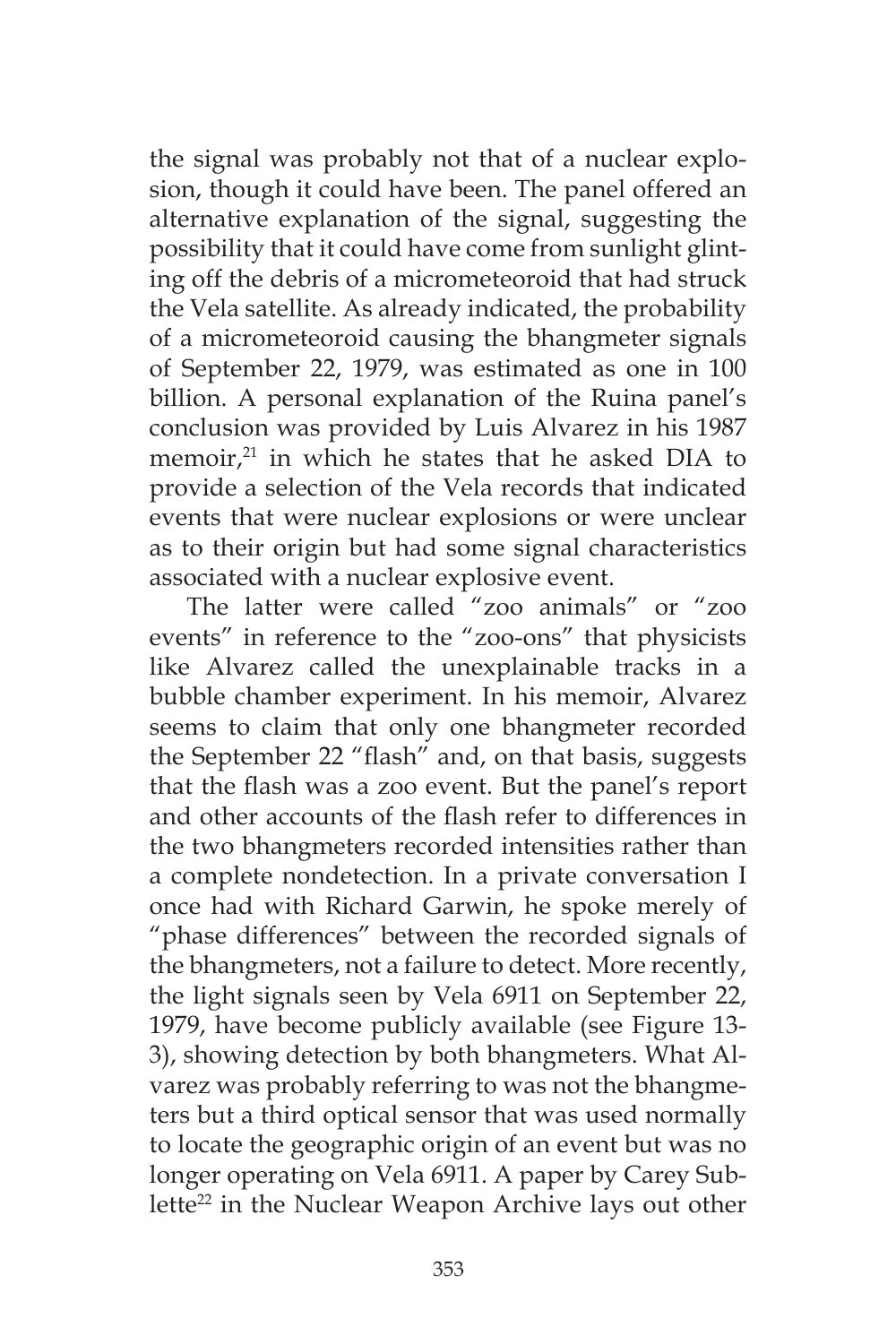flaws in Alvarez's defense of the Ruina panel's report, which had concluded that the Vela signal more likely represented a zoo event than a nuclear explosion.



## **Figure 13-3. Bhangmeter Light Patterns for Event Detected by a Vela Satellite on September 22, 1979.**

#### **THE NRL REPORT**

It is interesting to compare the U.S. Government's treatment of the Ruina panel's report with other classified documents that suggested more definitively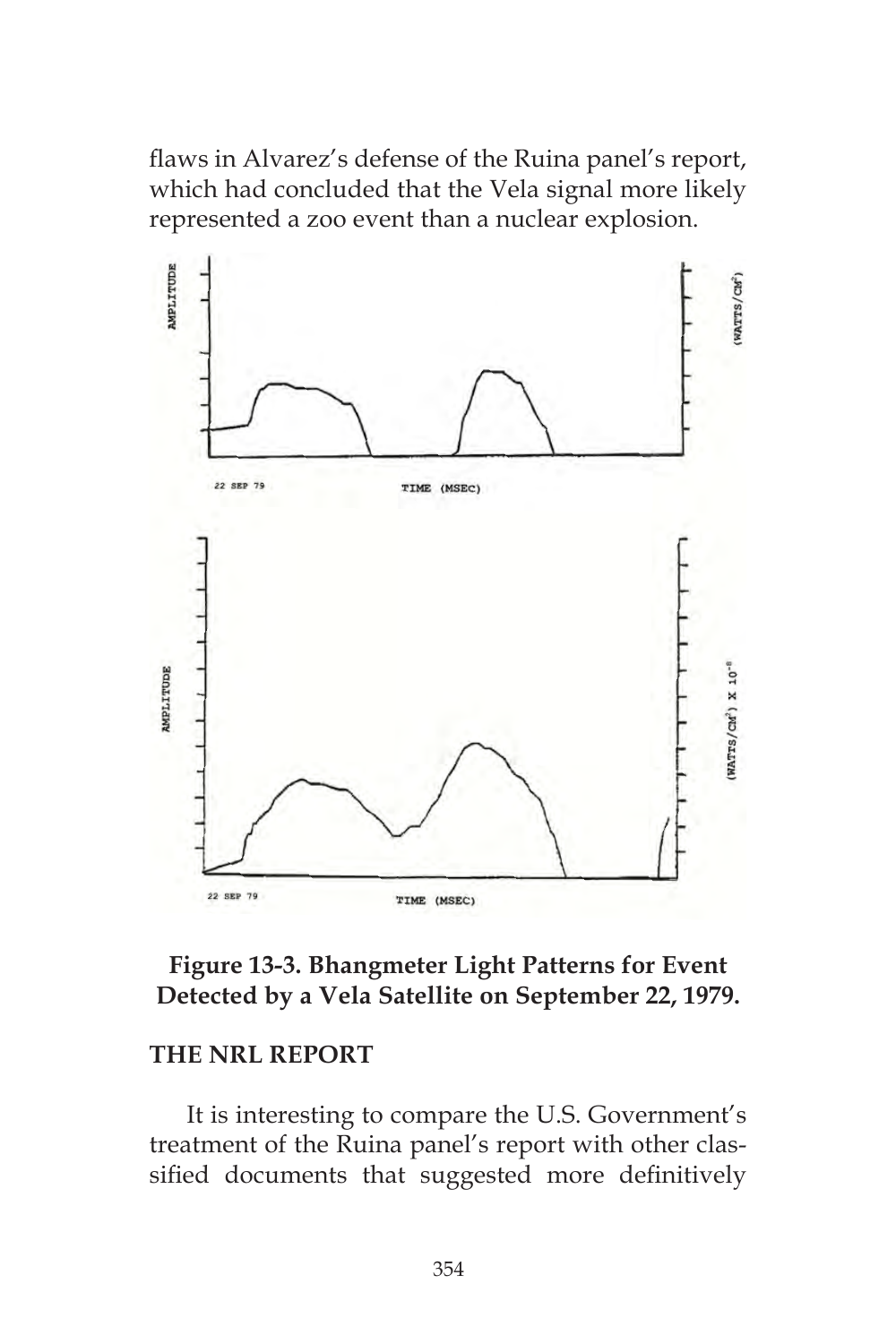that the Vela event was a nuclear test. In the late-fall of 1981, I interviewed Alan Berman, the former scientific director of the NRL, who had retired from the laboratory and was then the Director of the Marine Laboratory of the University of Miami. I had known Berman for more than a decade as a result of my part-time consulting and research position at NRL. Berman was unanimously viewed at the NRL as a superb scientist and administrator who would never color a scientific data-based conclusion because of political or ideological considerations. My interview with him took place about 18 months after a 300-page NRL report that laid out the laboratory's analysis of the hydro acoustic and other data collected following the Vela event had been completed in the summer of 1980. According to one account, the report concluded that the event was most likely a nuclear test and was accompanied by a large underwater signal resembling signals given by previous nuclear explosions conducted by France in the Pacific in the 1970s<sup>23</sup>

Berman had said that pulses of underwater sound detected by Navy sensors at two locations following the blast were the strongest corroborative evidence that a nuclear explosion had taken place. Regarding that evidence, he said this evidence was "strong enough to make the case in its own right."<sup>24</sup> The Navy sensors showed that the explosion's signal was reflected off the Antarctic shelf and the reflection was also detected, allowing a calculated estimate of the event's location in the vicinity of Prince Edward and Marion Islands.

The White House ignored the NRL report and referenced only the Ruina panel's report whenever publicly queried. Berman had vociferously objected when the Ruina panel's report was released prior to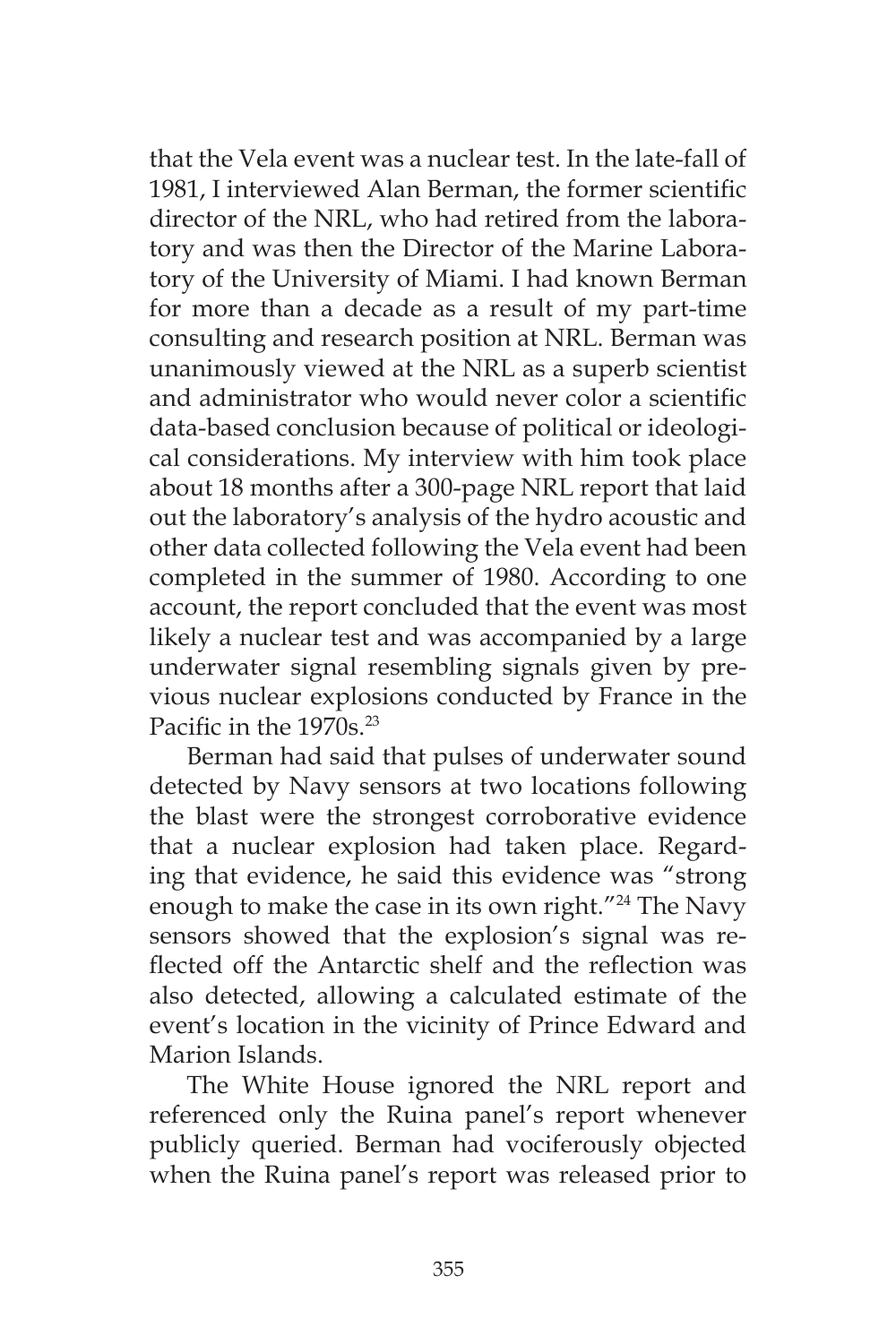the completion of the NRL report, and he was still furious when I interviewed him in his office. On two other occasions in late-1980 following the delivery of the NRL report, he had contacted the White House with new information indicating additional support for the conclusion that a nuclear test had taken place, and offering to undertake a broader analysis of the information. But his offer was ignored or rebuffed.<sup>25</sup> One of these contacts was by means of a letter to John Marcum, then a senior advisor to the White House on technology and arms control.<sup>26</sup> Marcum was one of the officials helping the administration deflect attention from the growing consensus in the intelligence community that the Vela signal was nuclear in origin.

# **FURTHER EVIDENCE OF A NUCLEAR TEST: A PERSONAL MEMOIR**

Based on what I learned in a number of briefings, I reached the conclusion that the September 22 event was a nuclear test, and I was not shy in offering that opinion during discussions within the government on nonproliferation issues. But I said nothing publicly. The first news story about the Vela detection occurred on October 25, 1979, when John Scali, then working for ABC News, broke the story of the flash after being briefed by contacts at the Pentagon. But Scali did not claim that the event was a nuclear test. Others, however, did.

One of the most outspoken proponents of the notion that a nuclear test had taken place was Major General George J. Keegan, former head of Air Force Intelligence. Keegan had a long military career before retiring in January 1977. He received much notoriety for claiming that the Soviet Union had achieved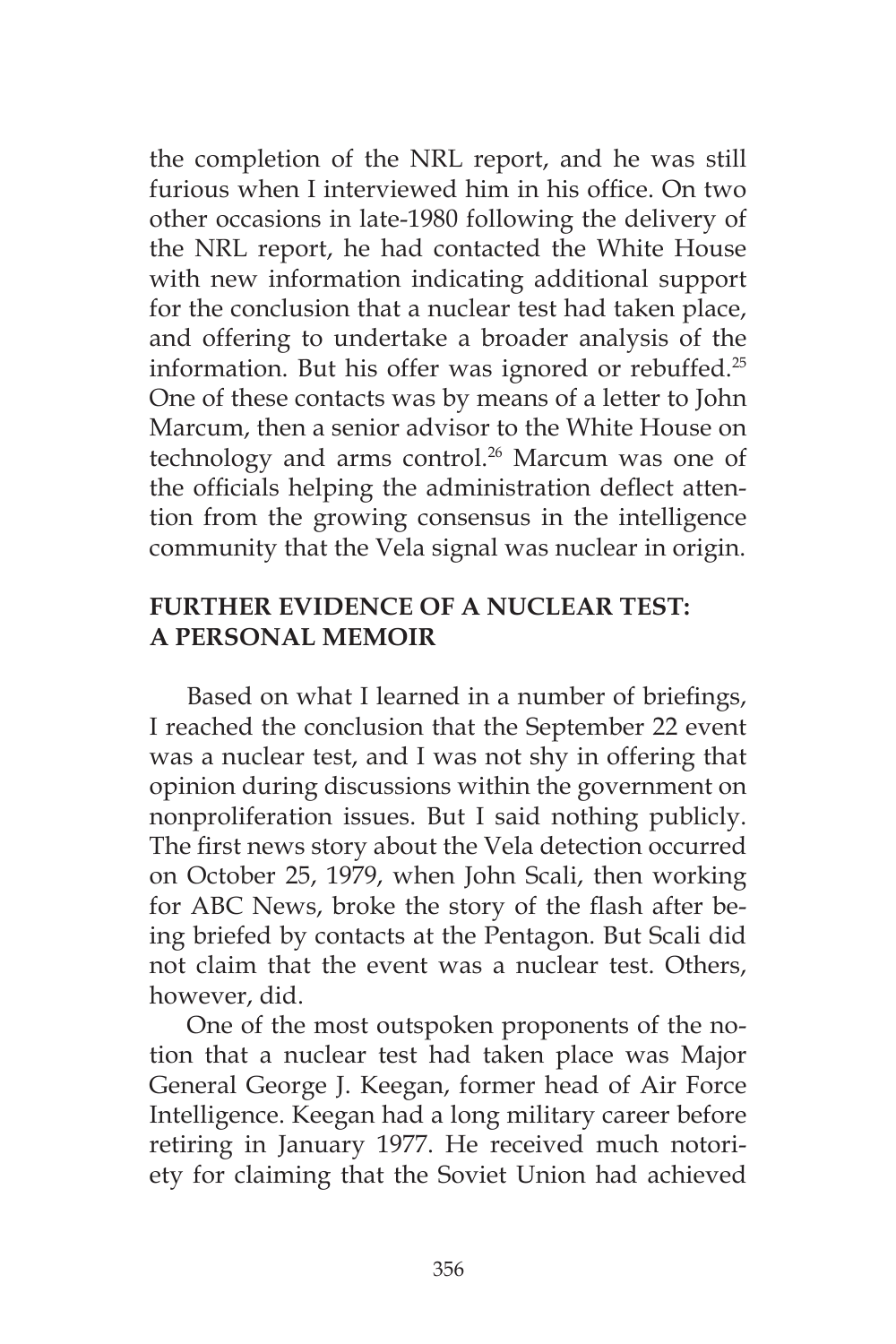a breakthrough in the development of directed energy weapons, specifically in the area of particle beam weapons, and that this constituted a serious shift in the balance of strategic power between the two superpowers. Although both President Carter and Defense Secretary Harold Brown issued public statements refuting Keegan's claim, the administration responded to political pressure from Congress on the issue and significantly expanded the American directed energy program. Later it became clear that Keegan had misidentified a nuclear rocket facility in the Union of Soviet Socialist Republics (USSR) as a particle beam facility.27 Keegan took a significant hit to his reputation over this error, and he became *persona non grata* within the Carter administration, whose personnel began referring to his claims as "Keegan's Follies." Thus, when Keegan publicly stated his opinion that the Vela event was a nuclear test, the Carter administration lost no time in pointing out how wrong he was in the past on the directed energy weapons issue.

This was brought home to me personally when, at a nonproliferation briefing given by Carter administration personnel, I was taken aside and told that if I persisted in stating my belief that a nuclear test had taken place on September 22, my reputation would take a hit, and I would suffer the same fate as Keegan. Nonetheless, in my role as Staff Director of the Senate Subcommittee on Energy and Nuclear Proliferation, I continued to make numerous requests to see the classified data from Vela 6911, but without success. I felt I was being stonewalled. All this simply reinforced my belief that the Vela event was a nuclear test and that the Ruina panel was engaged in an exercise designed by the White House to give it the ability to point to an alternative scenario—albeit one that had a low probability of occurrence.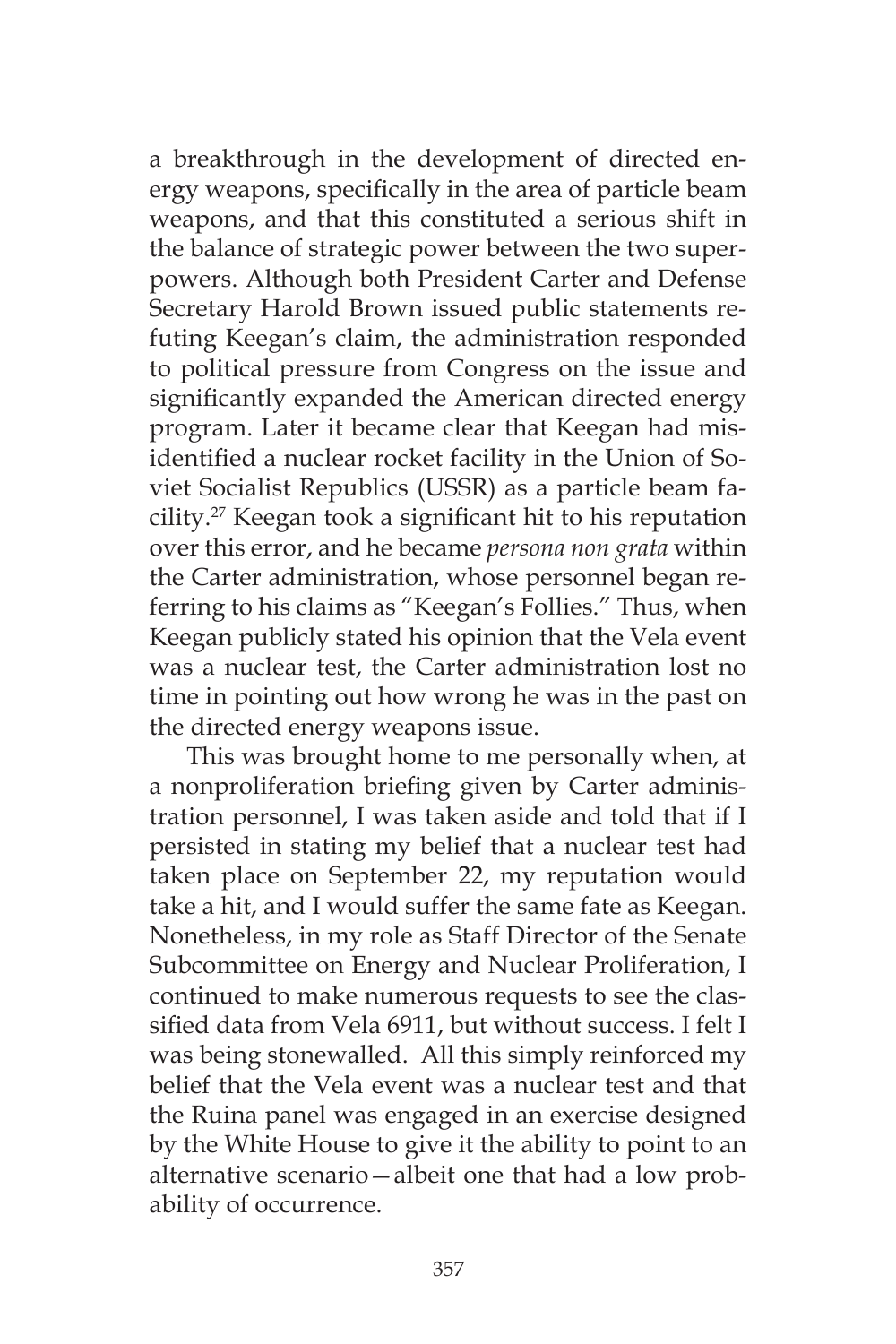But any small doubt I might still have harbored about the origin of the double flash was erased by an event that took place in the office of Senator John H. Glenn of Ohio on March 6, 1981. At the time, I was working as Glenn's chief advisor on nonproliferation issues as well as in my formal position on the Senate subcommittee, of which Senator Glenn was the Ranking Member (he lost the chairmanship when the Republicans took over the Senate in the wake of the 1980 election in which Ronald Reagan beat Jimmy Carter). I received a call to my office that morning from a wellknown CBS News reporter named Robert Pierpoint. Pierpoint said that CBS was doing a story on the "mysterious flash," and that he had heard that I had some "interesting" opinions about it. He asked if I would be willing to say those things on camera for possible broadcast on the CBS Evening News show anchored by Walter Cronkite. Perhaps naively, I agreed and gave Pierpoint permission to bring a camera crew to my office, which he did a few hours later. While they were setting up their equipment, the phone rang, and my secretary announced that Senator Glenn was on the phone. The first thing he said to me after I said hello was to tell me that a phone call had been made to his office by the White House, and that (much to my astonishment) the White House had heard that I was going to give an on-camera interview about the Vela event. He asked if that was true, and I said that not only was it true, but the camera crew was in my office as we spoke. Senator Glenn responded by saying that the White House was very upset and that I needed to come to his office immediately to discuss this. I excused myself and told Pierpoint I needed to talk to Glenn for a few minutes.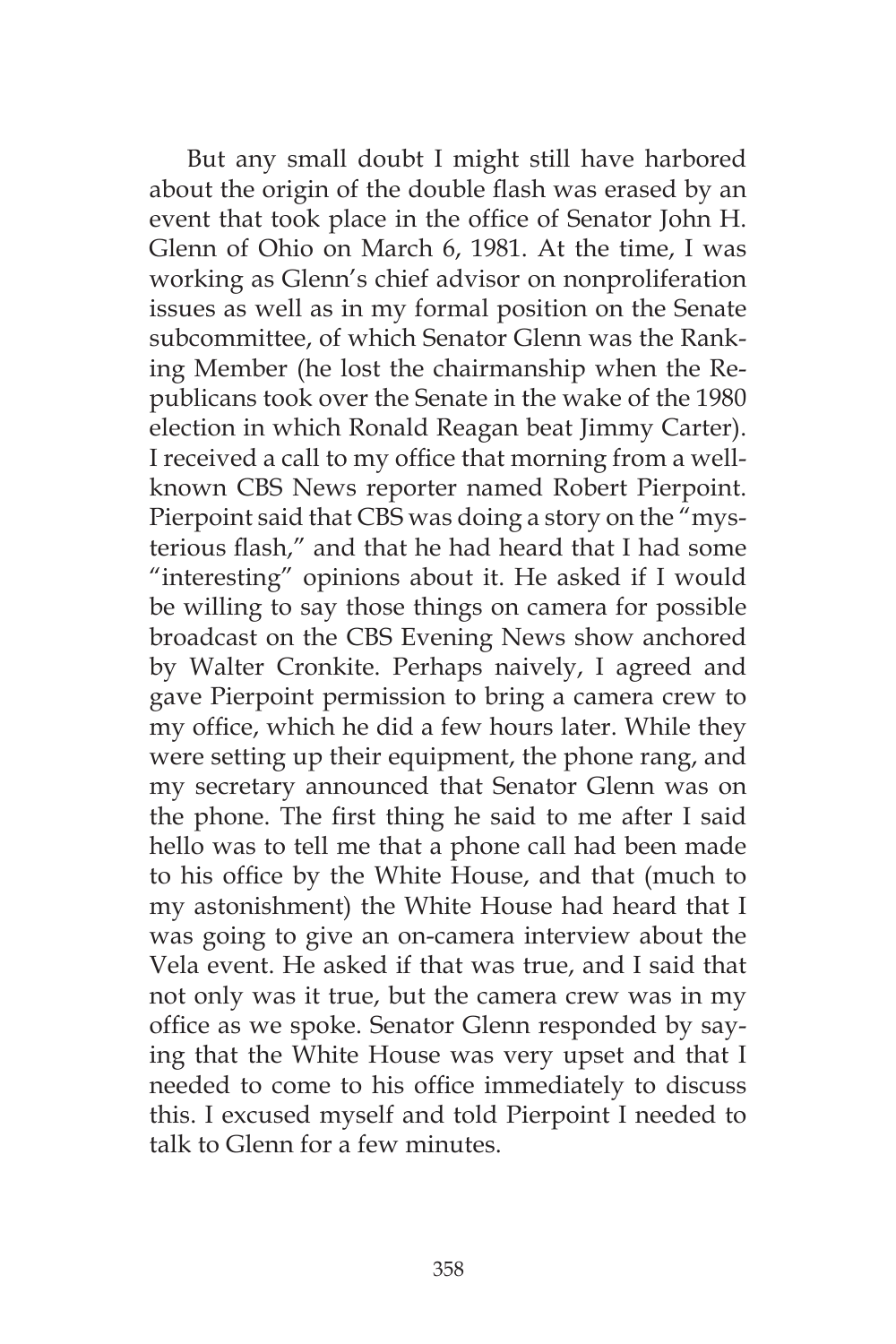It took about 3 minutes to walk to Glenn's office, and when I entered his inner office, he was there with his press secretary and erstwhile campaign manager, Steve Avakian. They looked grim. Glenn began by telling me again how upset the White House was about the proposed interview, and he asked me what I intended to say. When I said that "I intend to say that the 'mysterious flash' was a nuclear test," he responded sharply, "No! You can't say that!" He then reiterated how upset the White House was and how damaging the political fallout could be if I went ahead. Glenn said the White House told him that my interview could result in a serious foreign policy problem for the United States. Then he uttered a cryptic comment about how his political enemies would "make hay" over this were I to cause a problem.

Needless to say, I was stunned by all this. I had given interviews before on other issues and had never before been given an order to say or not say something. But I was not about to risk losing my job, so I said I would go back to my office and call off the interview. At this, Avakian jumped in and, with Glenn's evident approval, said "No! You have to go ahead with the interview but you can't say there was a nuclear test!" As I started walking out, I asked who had made the call to Glenn. They said it was John Marcum, the same person whom Alan Berman had written to in an attempt to get the White House to pay attention to the NRL report and the laboratory's capabilities in analyzing any new data. Marcum was now representing the Reagan administration in trying to scuttle unwanted comments and conclusions about the Vela event. Clearly, concerns about Carter's presidential fortunes in September 1979 were not the only reason for White House panic over the "flash." It was now a bipartisan panic, and that meant to me not only that the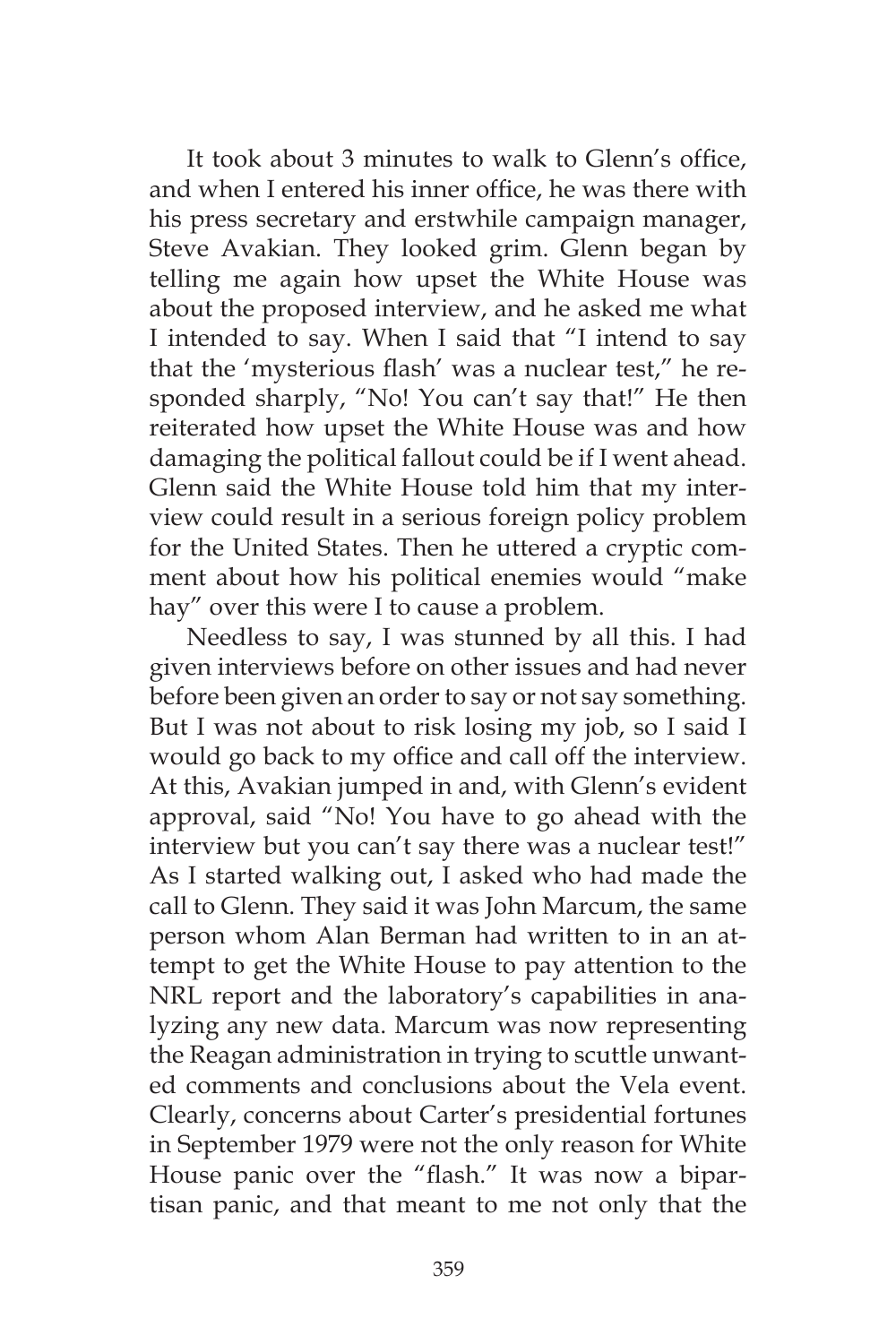"flash" was a nuclear test but also that Israel was the likely perpetrator.

I left Glenn's office with my head swimming. How was I going to do an interview on the Vela event without lying and without saying explicitly that I believed it was a nuclear test? I decided the least I could do was to indicate my disdain for the alternative scenario contained in the report of the Ruina panel. I said that "I was surprised at the zeal which some people were bringing to the question of proving that this was not a nuclear event," and used the White House locution that, "If this was a nuclear event, it would present a serious political problem for the United States." I concluded by saying, "I don't think it is possible to lay this event to rest with a report that indicates that a group of people feel that the probability of it not being a nuclear event is perhaps more than half, and on that basis, we all should forget about it and go to sleep."

The comment about the event being a political problem for the United States was code for the problems that would be created by naming Israel as the culprit. I was upset that I had to resort to verbal subterfuge to get my point across, but I was relieved that Pierpoint did not accuse me of bait-and-switch. In fact, the interview was broadcast that night and was the last segment of Cronkite's farewell broadcast as anchor before he personally signed off. But my experience that day in the Glenn office and the representations made of the panicky White House phone calls were the last bits of evidence for me, if any were needed, that Vela 6911 had recorded a nuclear test, and the most likely perpetrator was Israel, probably with South African support. To underscore the unique nature of my interaction with Glenn in this case, I worked for him for another 20 years, gave many interviews, and never was told again what I could or could not say.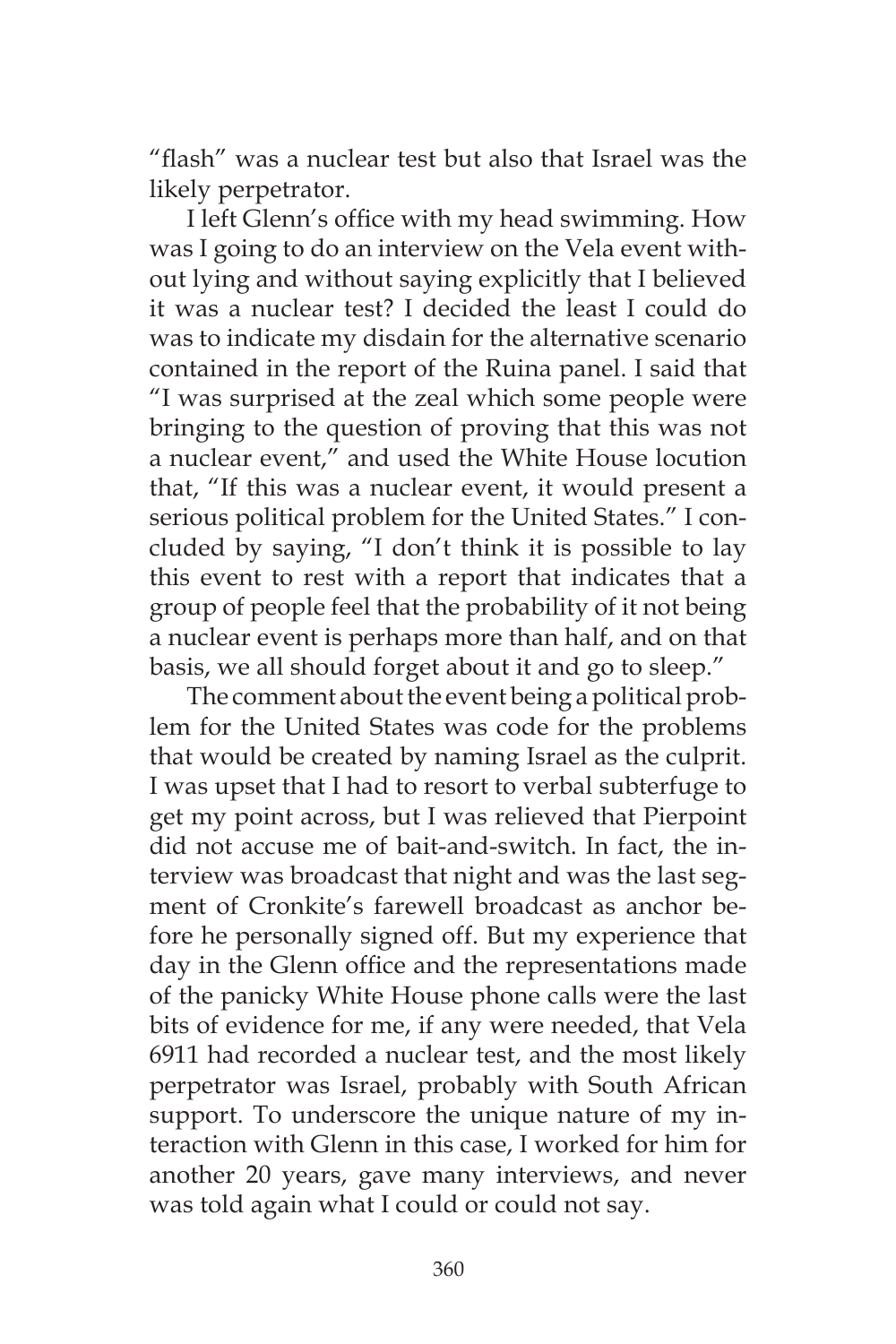It was perhaps a coincidence that about 3 weeks after the CBS broadcast, I was finally allowed to see the Vela satellite data I had been seeking for months. I examined the graphed "flash" data along with the group of "zoo events" referred to by Luis Alvarez. Perhaps I should not have been surprised at that point, but, notwithstanding the phase differences between the bhangmeters on Vela 6911, the plot of the data showed the two humps of the classic curve associated with the light intensity from a nuclear explosion (See Figure 13-3). Moreover, there was not a single "zoo animal" that came close to the classic shape in duration and amplitude (see Figures 13-4A and 13-4B). Finding an alternative explanation other than a nuclear test for the "flash" of September 22, 1979, required some serious stretching of the mind by the individuals on the Ruina panel.

# **FURTHER EVIDENCE SUPPORTING THE CONCLUSION THAT THE "FLASH" WAS AN ISRAELI TEST**

In 1991, Seymour Hersh published *The Samson Option*, which described the history of the Israeli nuclear weapons program up to that time. Hersh reported that former Israeli government officials told him that Vela 6911 recorded an Israeli test of a low-yield nuclear artillery shell, and that the test was the third in a series conducted over the Indian Ocean. Hersh wrote that the test was preceded by a visit to the site by two Israeli ships and that elements of the South African Navy were observers. He also describes the panic among White House and State Department officials upon learning of the Vela event. But Hersh ascribes the panic mainly to the Carter administration's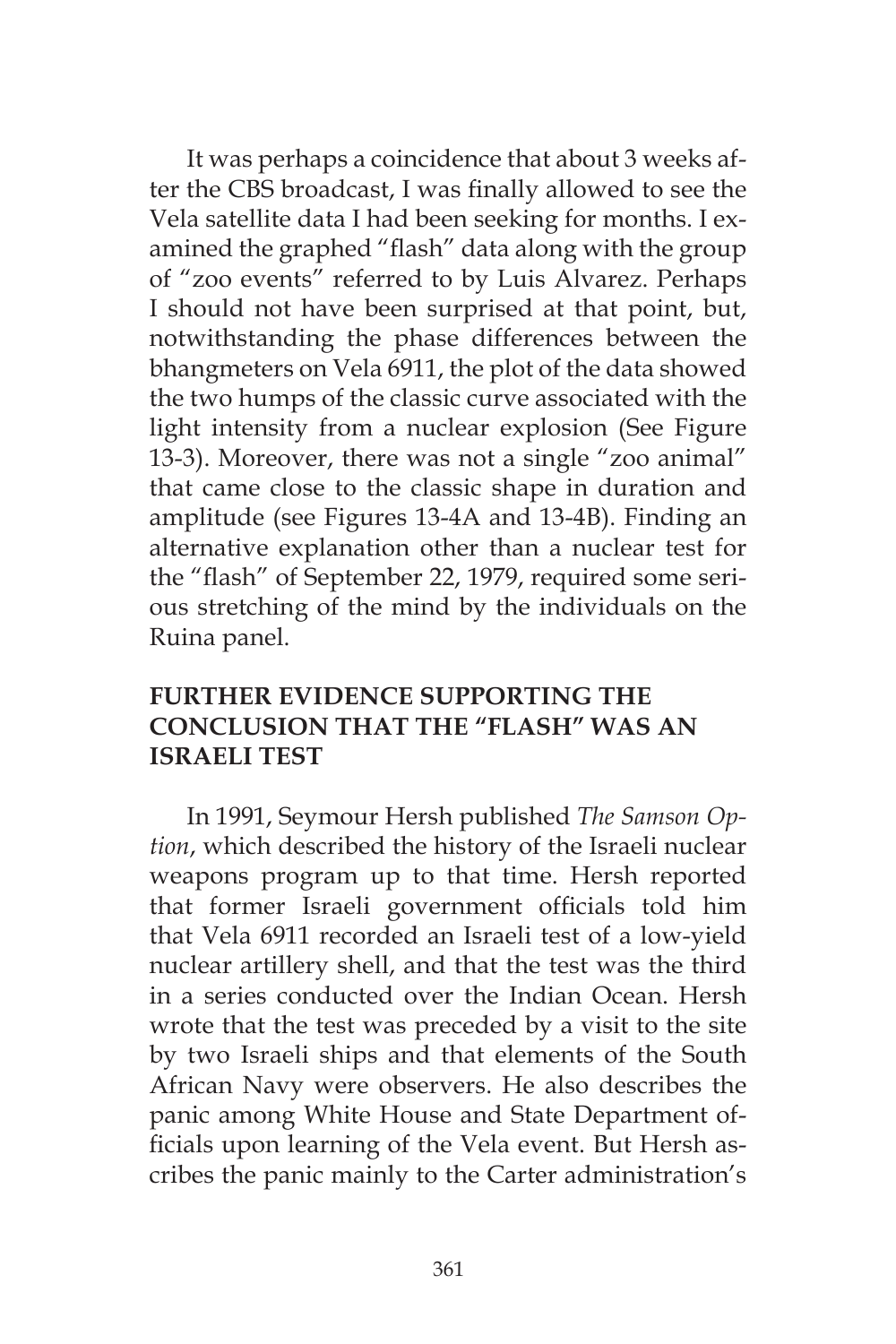

**Figure 13-4A. "Zoo Event."**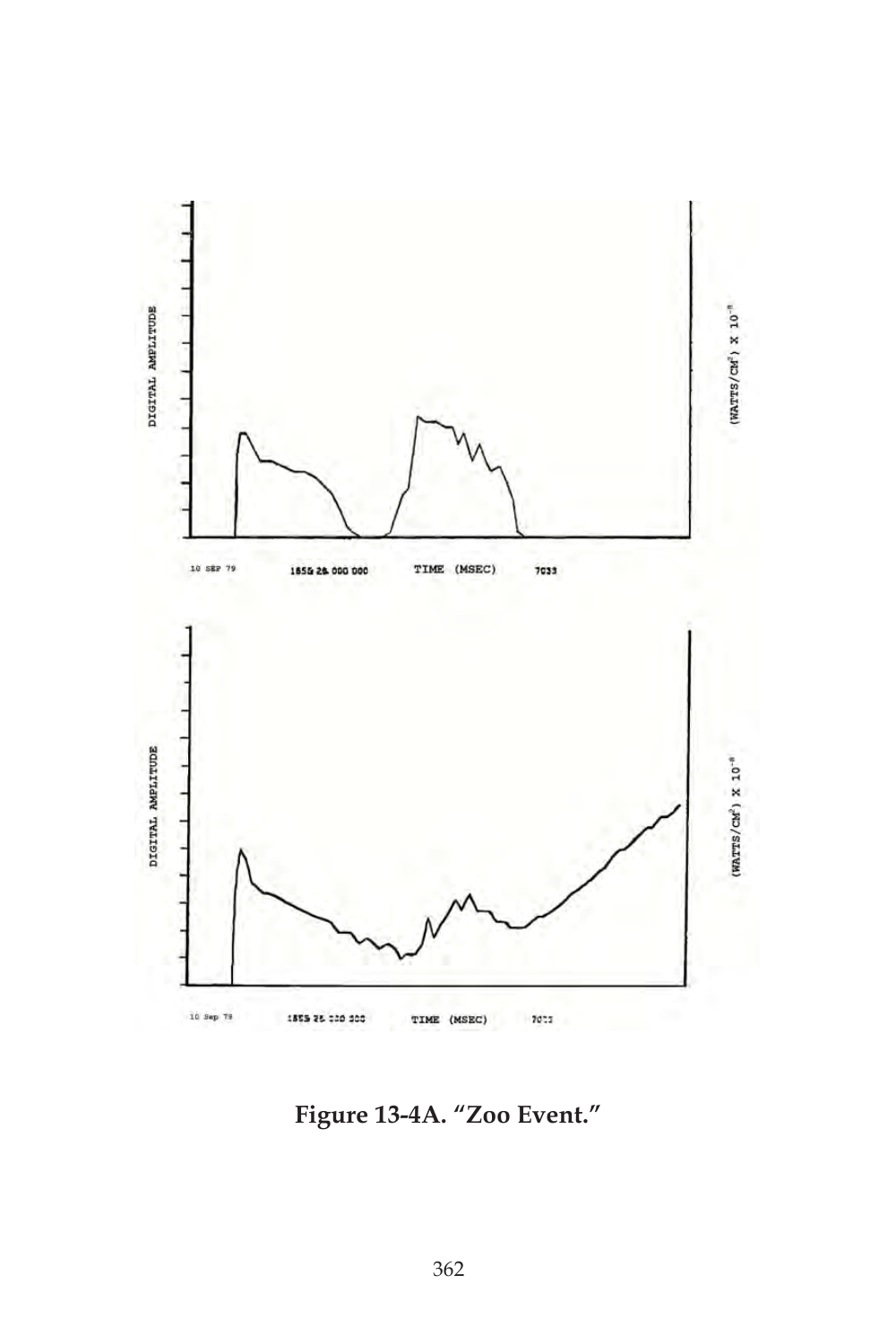

**Figure 13-4B. "Zoo Event."**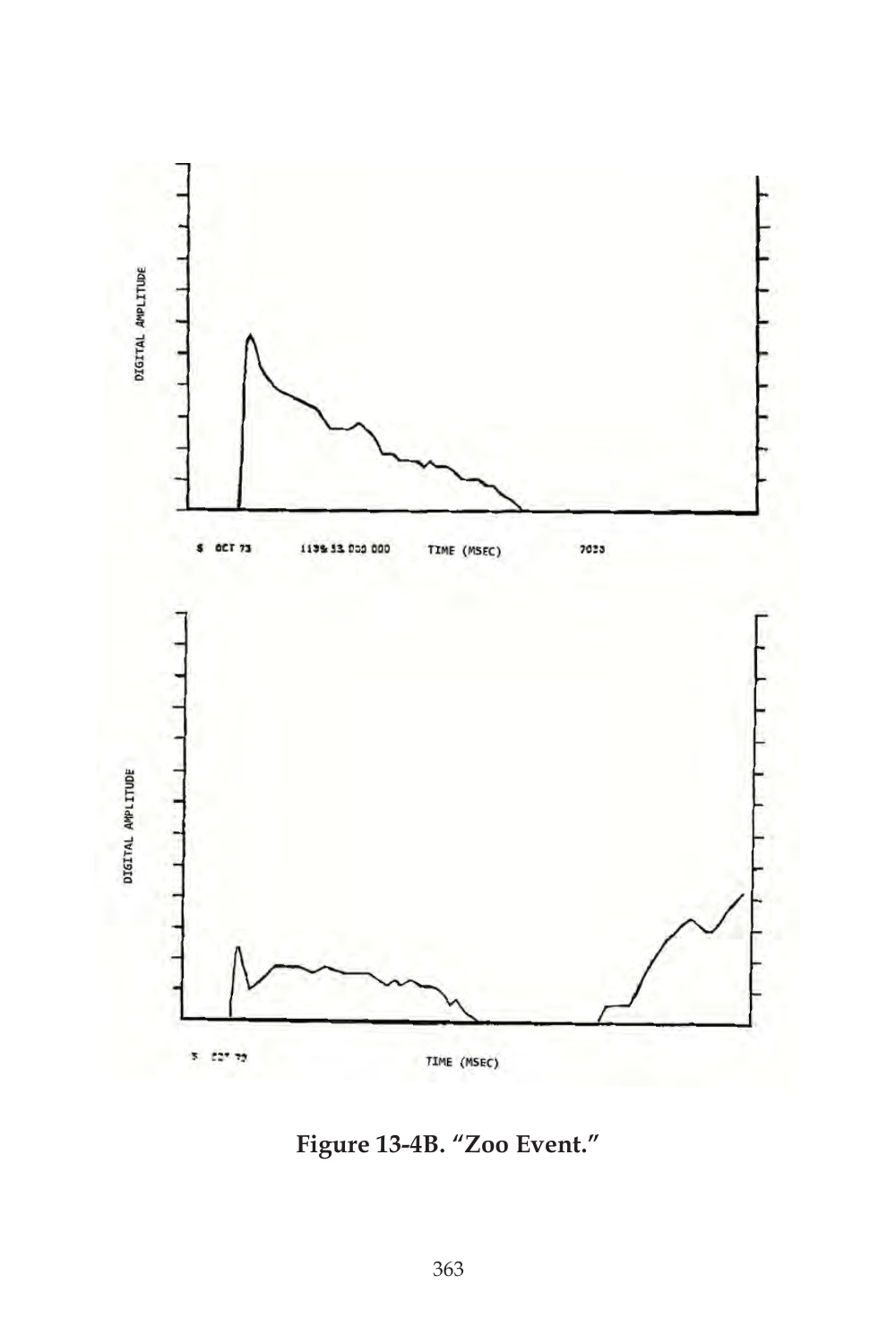concerns about the fate of the SALT II treaty and the political ammunition a clandestine test would give to Republican opponents. My own experience showed that the Reagan White House was equally concerned over the prospect of a confirmed clandestine Israeli nuclear test at a time when the United States was ostensibly trying to hold the line on proliferation activities in Pakistan and Congress was considering legislation prohibiting military assistance to Pakistan in the event of a Pakistani nuclear test. Hersh also quotes a number of prominent members of the Nuclear Intelligence Panel who had examined the Vela data and concluded it was a nuclear test but were ordered not to discuss it publicly. In particular, the chairman of the panel, Donald Kerr, who had been acting director of defense programs at the Department of Energy, told Hersh, "We had no doubt it was a bomb."28

On April 20, 1997, an article in the Israeli newspaper, *Ha'aretz*, quoted South African Deputy Foreign Minister Aziz Pahad as confirming that the Vela event was a nuclear test. The article said that Israel had helped South Africa develop its bomb designs in return for 500 tons of uranium and other assistance. Although Pahad later claimed his statement had been taken out of context, the *Ha'aretz* article was referenced in a July 11, 1997, Los Alamos Laboratory newsletter under the headline, "Blast from the past: Lab scientists receive vindication." This referred to earlier work by the laboratory, concluding that a nuclear test had taken place on September 22, 1979. Dave Simons of the Nonproliferation and Arms Control Research and Development division said, "The whole federal laboratory community came to the conclusion that the data indicated a bomb," and that "we were quite thoroughly convinced of our interpretation."<sup>29</sup> Although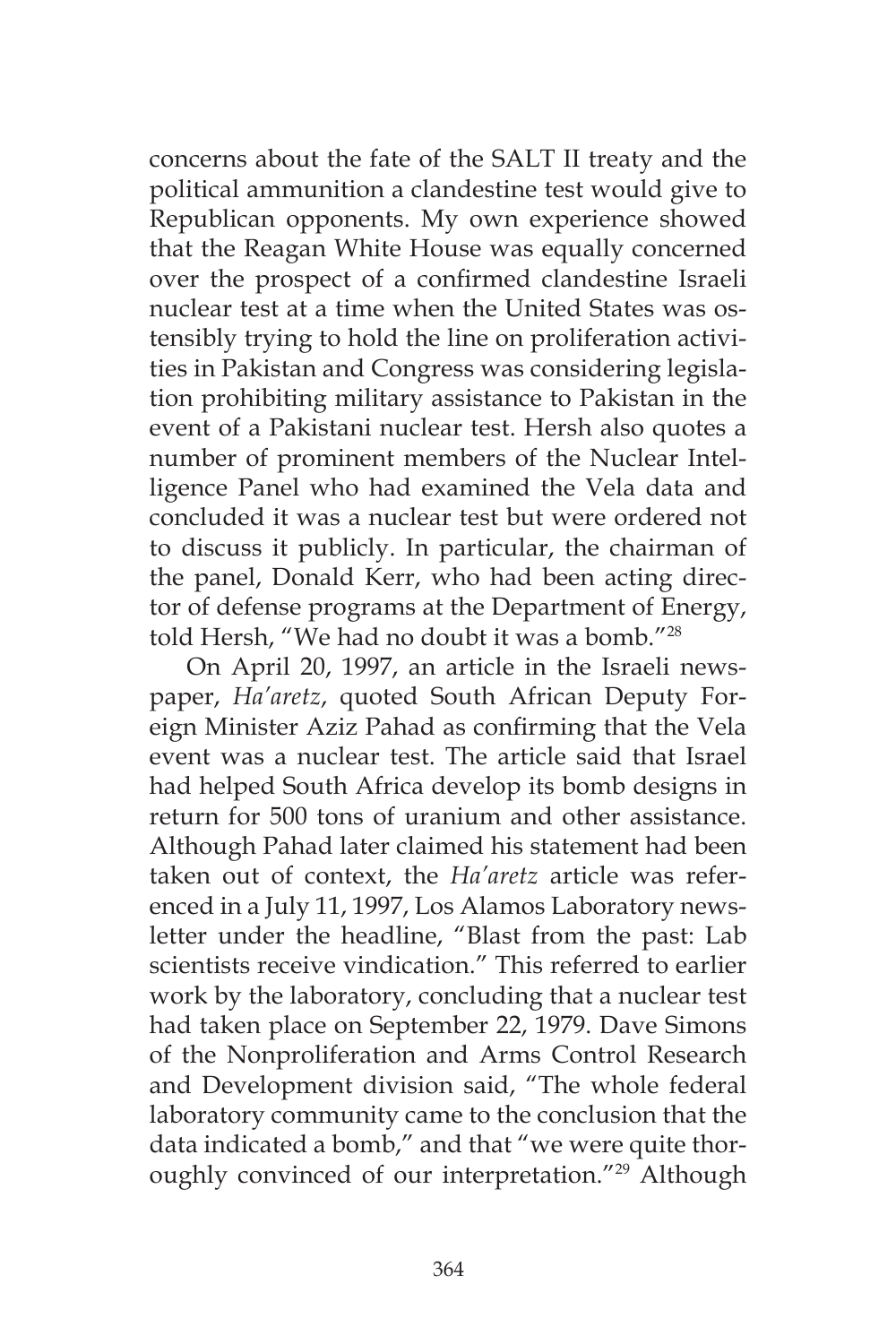the power of the article has been diminished somewhat by Pahad's partial retraction, the latter did not result in any retraction by laboratory scientists that a nuclear test took place.

That the Vela event was the result of a cooperative effort by Israel and the apartheid regime of South Africa has been claimed or suggested many times,<sup>30</sup> such an effort would have been the logical result of an arms trade relationship between the two countries that included the transfer of advanced military technology and nuclear materials. It has been reported that, at one point in 1975, Israel offered to sell Jericho missiles to South Africa that could carry nuclear warheads, and it may even have offered to sell the warheads themselves<sup>31</sup>

## **A U.S. GOVERNMENT COVER-UP AT THE TOP?**

As of this time, the conclusion that the Vela event was a nuclear test is shared by the directors of the U.S. nuclear weapons laboratories, senior officials at the DIA, and many members of the scientific community.<sup>32</sup> Others in the intelligence community—such as the Director of Central Intelligence's Nuclear Intelligence Panel; many scientists and analysts at the Los Alamos, Livermore, and Sandia National Laboratories; and at SRI International, DIA, Mission Research Corporation, and the Aerospace Corporation—subscribe to the conclusion that the event was "most probably" a nuclear test.33 Yet, despite this considerable body of expert opinion, the U.S. Government under both Democratic and Republican administrations still has not admitted that a nuclear test took place.

In his recently published book with diary entries, former President Jimmy Carter briefly, but revealing-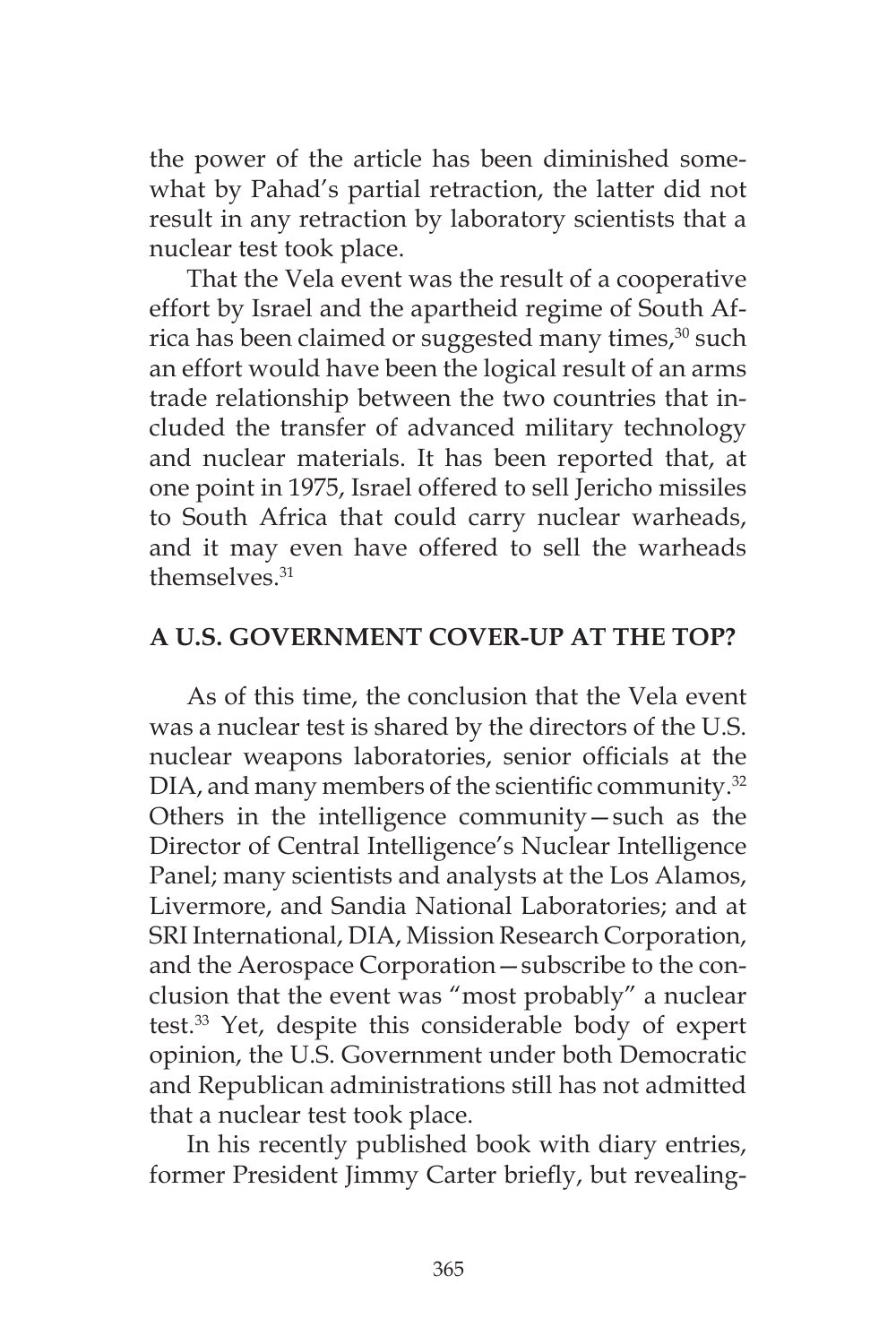ly, writes about the September 22, 1979, "flash." In the entry dated on the day of the flash, he writes, "There was indication of a nuclear explosion in the region of south Africa -- either South Africa, Israel using a ship at sea, or nothing."34 In another diary entry dated October 26, Carter writes, "At the foreign affairs breakfast we went over the South African nuclear explosion. We still don't know who did it."35 It is no coincidence that this entry occurred the day after ABC reporter John Scali revealed publicly the existence of the Vela event. Five months later, on February 27, 1980, Carter writes, "We have a growing belief among our scientists that the Israelis did indeed conduct a nuclear test explosion in the ocean near the southern end of Africa."36 That Israel is immediately mentioned in the first entry by Carter about a possible nuclear test near South Africa is not a surprise. The intelligence agencies were watching the military relationship between Israel and South Africa, and Carter was specifically aware of the Israeli nuclear weapons program and where they might have obtained weapons materials.

In a cryptic reference to the Nuclear Materials and Equipment Corporation (NUMEC) affair, $37$  his diary entry of August 2, 1979, reads as follows: "The question of lost uranium in the 1960s that may or may not have gone to Israel is a matter we have been discussing. It's going to be a public issue shortly when ERDA [the Energy Research and Development Agency] makes its report."38 It is clear from these entries that Israel was a prime suspect in the Vela event from the beginning, and the appearance of these entries in his book strongly suggests that Carter believes the flash was indeed an Israeli nuclear test. But he did not say anything approaching that when he was President. The public path of ambiguity taken by Carter as Presi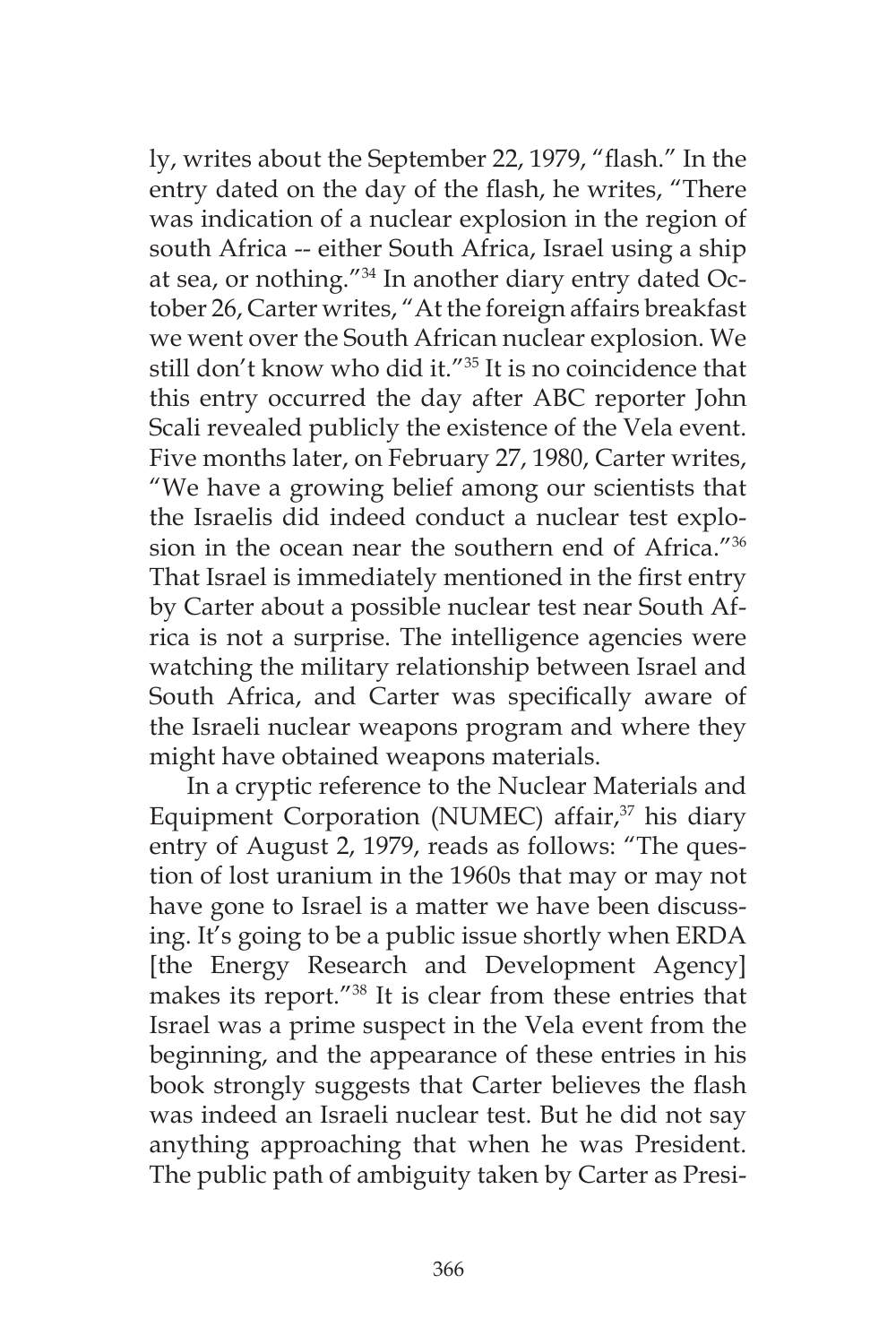dent on the Vela event has been trod by every President since then, enabled by the refusal to declassify relevant data and documents.

Keeping important evidentiary data secret makes it difficult for outside independent investigators to evaluate critically and definitively the conclusions of the Ruina panel and the 300-page NRL analysis, among other things. One of the likely reasons that the U.S. Government is withholding the declassification of relevant documents is to assist Israel to maintain its policy of opacity in nuclear affairs, a policy which had its origin during the Lyndon Johnson presidency and was reinforced in a bargain made with the United States during the Richard Nixon presidency.39 Its abandonment, accompanied by the admission that Israel violated the Limited Test Ban Treaty, would create some serious political fallout for both countries. But it is hard to argue that helping Israel in this way contributes to U.S. national security at a time when the U.S. demands openness in the nuclear activities of Iran, North Korea, Syria, and all other countries who may be engaged in clandestine weapon-related nuclear activities.

### **FINAL COMMENT**

This raises a general policy question. The Iraq War has shown the harm that can result from the politicization of intelligence in order to support a desired policy outcome whose support by the public would otherwise be problematic. In the case of the Vela event, U.S. administrations on both sides of the political fence have sought to ignore or demote the value of legitimately collected and analyzed intelligence information in order to reduce or eliminate pressure to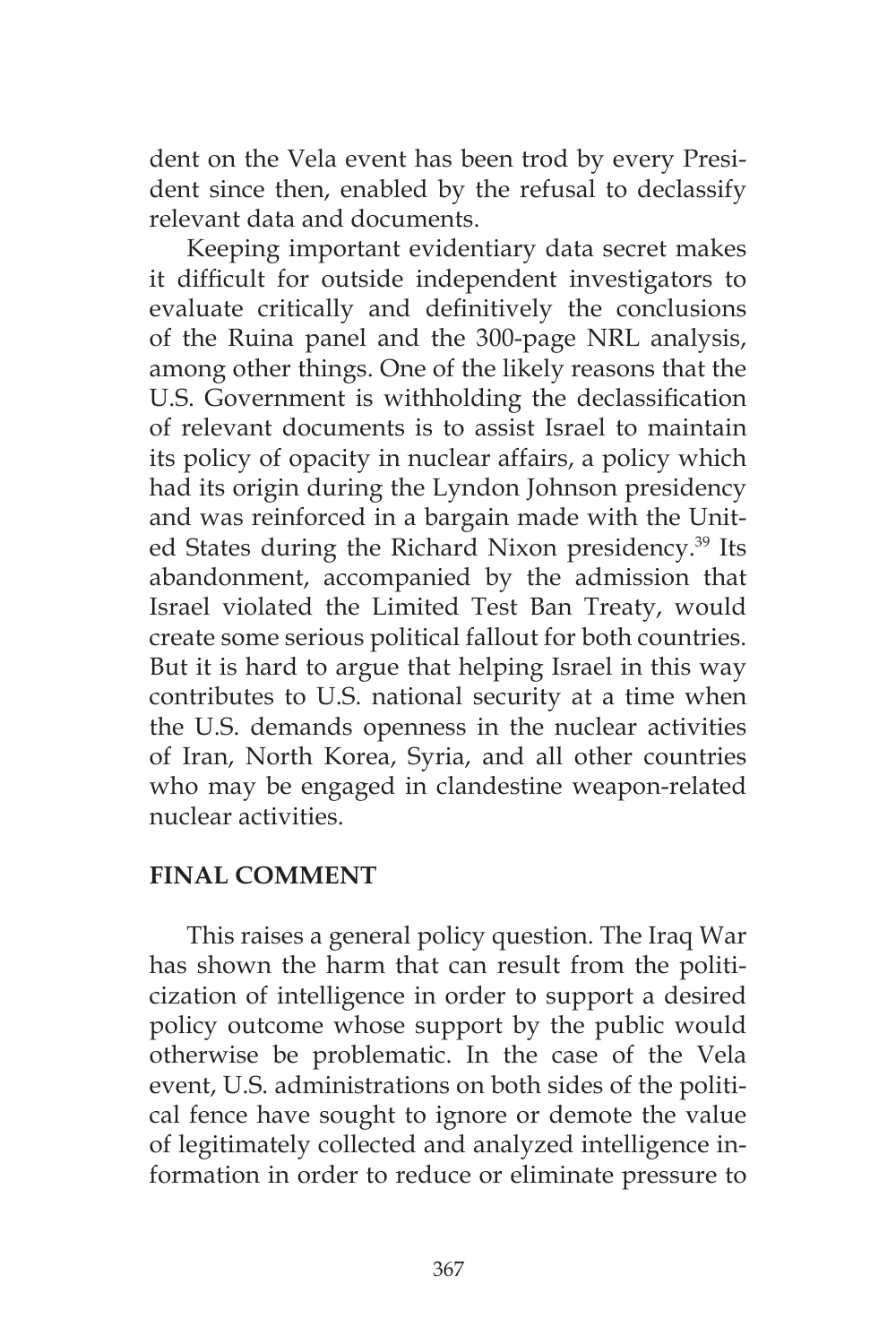take an action with unpredictable or negative political repercussions. Obfuscating or denigrating hard intelligence data in order to avoid a political problem can be as dangerous to national security and democracy as inventing bogus intelligence in order to smooth the way into a war. Both tactics are designed to mislead the public and are therefore antithetical to democratic governance. It is time for the U.S. Government to open up its files on the Vela event and end a charade that has persisted for over 30 years.

#### **ENDNOTES - CHAPTER 13**

1. See Sidney Singer, "The Vela Satellite Program for the Detection of High Altitude Nuclear Detonations," *Proceedings of the Institute of Electrical and Electronics Engineers* [IEEE], Vol. 53, No. 12, December 1965, pp. 1935-1948, available from *ieeexplore.ieee. org/stamp/stamp.jsp?tp=&arnumber=1446400*.

2. See Jeffery Richelson, *Spying on the Bomb*, New York: W. W. Norton and Co., 2006, p. 285. See also Carey Sublette, "Report on the 1979 Vela Incident," available from *nuclearweaponarchive.org/ Safrica/Vela.html*.

3. See Guy Barasch, "Light Flash Produced by an Atmospheric Nuclear Explosion," Report LASL 79-84, Los Alamos, NM: Los Alamos National Laboratory, November 1979, available from *www.fas.org/sgp/othergov/doe/lanl/docs4/00362363.pdf*.

4. Dale S. Sappenfeld, David H. Sowle, and Trella H. Mc-Cartor, "Possible Origins of Event 747 Optical Data," Prepared for Air Force Tactical Operations Center, Patrick AFB, Mission Research Corporation, Santa Barbara, CA, August 1, 1980, p. 8, available from *foia.abovetopsecret.com/VELA\_SATELLITE/ THE\_VELA\_INCIDENT/REPORTS/POSSIBLE\_ORIGINS\_OF\_ EVENT\_747\_AUG\_1980.pdf*.

5. See David Albright and Corey Gay, "A Flash from the Past," *Bulletin of Atomic Scientists,* Vol. 53, No. 6, November/De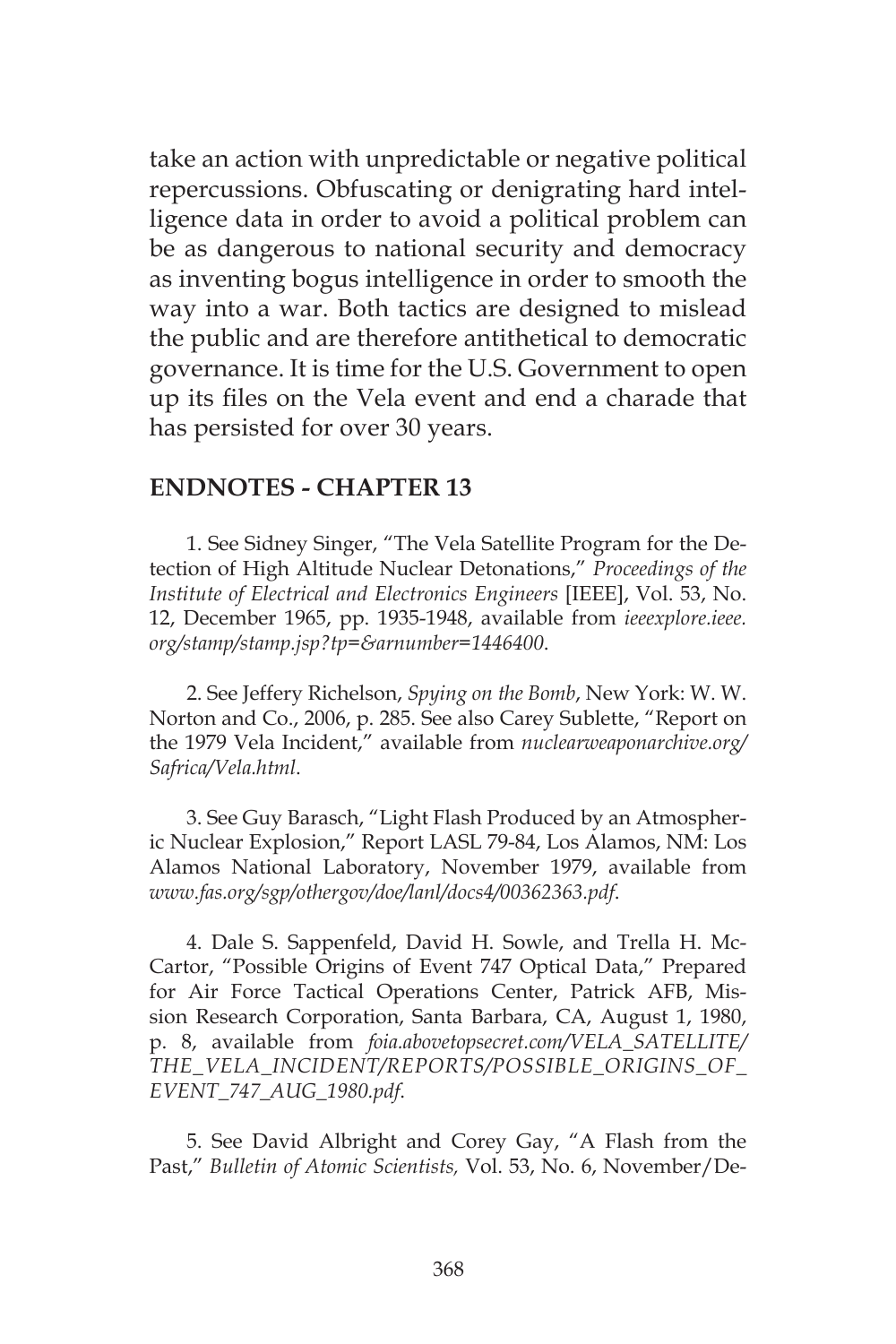cember 1997, p. 17, available from *books.google.com/books?id=vgwA AAAAMBAJ&pg=PA15&lpg=PA15&dq=Albright,+vela,+flash&sour ce=bl&ots=XP0fvSvR46&sig=xHyRNQdS2MiMoPP\_ZLLm7Z6GG5 I&hl=en&ei=3OqPTfWkJY24sQOCkczzCA&sa=X&oi=book\_result&c t=result&resnum=2&ved=0CBwQ6AEwAQ#v=onepage&q=Albright %2C%20vela%2C%20flash&f=false*.

6. Henry G. Horak, "Vela Event Alert 747," Los Alamos, NM: Los Alamos National Laboratory, May 1980, available from *foia. abovetopsecret.com/VELA\_SATELLITE/THE\_VELA\_INCIDENT/ REPORTS/LA\_8364\_MS\_MAY\_1980.pdf.*

7. See David Albright, "The Flash in the Atlantic," *Bulletin of the Atomic Scientists,* Vol. 50, No. 4, July/August 1994, p. 42.

8. Eliot Marshall, "Navy Lab Concludes the Vela Saw a Bomb," *Science*, Vol. 209, No. 4460, August 29, 1980, pp. 996-997, available from *www.sciencemag.org/content/209/4460/996.extract*.

9. Albright and Gay, p. 17.

10. National Security Council (NSC) Memo dated October 22, 1979, PDF file, p. 2, available from *foia.abovetopsecret.com/VELA\_ SATELLITE/THE\_VELA\_INCIDENT/NATIONAL\_SECURITY\_ COUNCIL/NATIONAL\_SECURITY\_COUNCIL\_OCT\_22\_ 1979.pdf*.

11. National Security Council Memo dated Jan. 7, 1980, PDF file, p. 2, available from *foia.abovetopsecret.com/VELA\_SATELLITE/ THE\_VELA\_INCIDENT/NATIONAL\_SECURITY\_COUNCIL/ NATIONAL\_SECURITY\_COUNCIL\_JAN\_7\_1980.pdf*.

12. NSC Memo dated October 22, 1979.

13. Interagency Intelligence Memorandum, "The 22 September 1979 Event," January 21, 1980, p. 8, approved for release June 2004, available from *www.gwu.edu/~nsarchiv/NSAEBB/ NSAEBB190/03.pdf*. See also Thomas O'Toole, "New Light Cast on Sky Flash Mystery," *The Washington Post*, January 30, 1980. See also Thomas O'Toole and Milton Benjamin, "Officials Hotly Debate Whether African Event was Atom Blast," *The Washington Post*, January 17, 1980.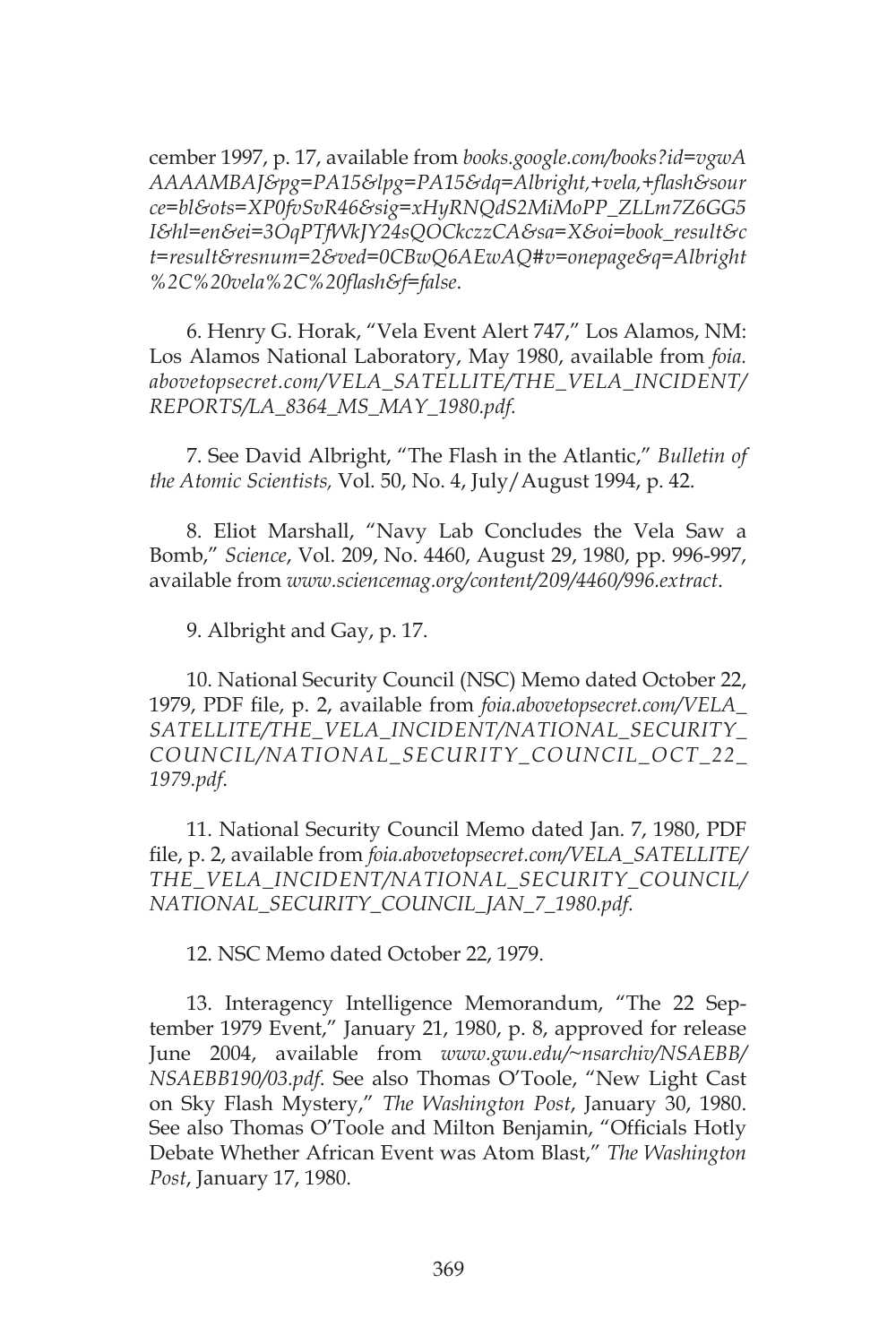14. Interagency Intelligence Memorandum, p. 11.

15. Seymour Hersh, *The Samson Option,* New York: Random House, 1991, p. 274.

16. *Ibid*., p. 277.

17. See CBS Evening News, West Coast Edition, Walter Cronkite's last day (March 6, 1981). Part 4 of 5, available from *www.youtube.com/watch?v=piLAsh6GRE0*.

18. George Oetzel and Steven Johnson, "Vela Meteoroid Evaluation," T/8503/T/PMP, *SRI International,* January 29, 1980, p. 42, available from *foia.abovetopsecret.com/VELA\_SATELLITE/ THE\_VELA\_INCIDENT/REPORTS/SPECIAL\_TECHNICAL\_ REPORT\_2%20JAN\_29\_1980.pdf.*

19. John Mansfield and Houston Hawkins, "The South Atlantic Mystery Flash: Nuclear or Not," Defense Technical Intelligence Report, Washington, DC: DIA, June 26, 1980, summarized in "The Vela Incident: Nuclear Test or Meteoroid," Jeffery Richelson, ed., *National Security Archive Electronic Briefing Book*, No. 190, May 5, 2006, available from *www.gwu.edu/~nsarchiv/NSAEBB/ NSAEBB190/index.htm*. See also Richelson, p. 305.

20. Ad Hoc Panel Report on the September 22 Event, May 23, 1980, available from *foia.abovetopsecret.com/VELA\_ SATELLITE/THE\_VELA\_INCIDENT/REPORTS/AD\_HOC\_ REPORT\_SEPT\_23\_1980.pdf*.

21. Luis Alvarez, *Alvarez: Adventures of a Physicist*, New York: Basic Books, 1987, Chap. 42.

22. Sublette, pp. 6-7.

23. Marshall, pp. 206-207.

24. Quoted by CBS News.

25. Sasha Polakow-Suransky, *The Unspoken Alliance: Israel's Secret Relationship with Apartheid South Africa,* New York: Pantheon Books, 2010, p. 140.